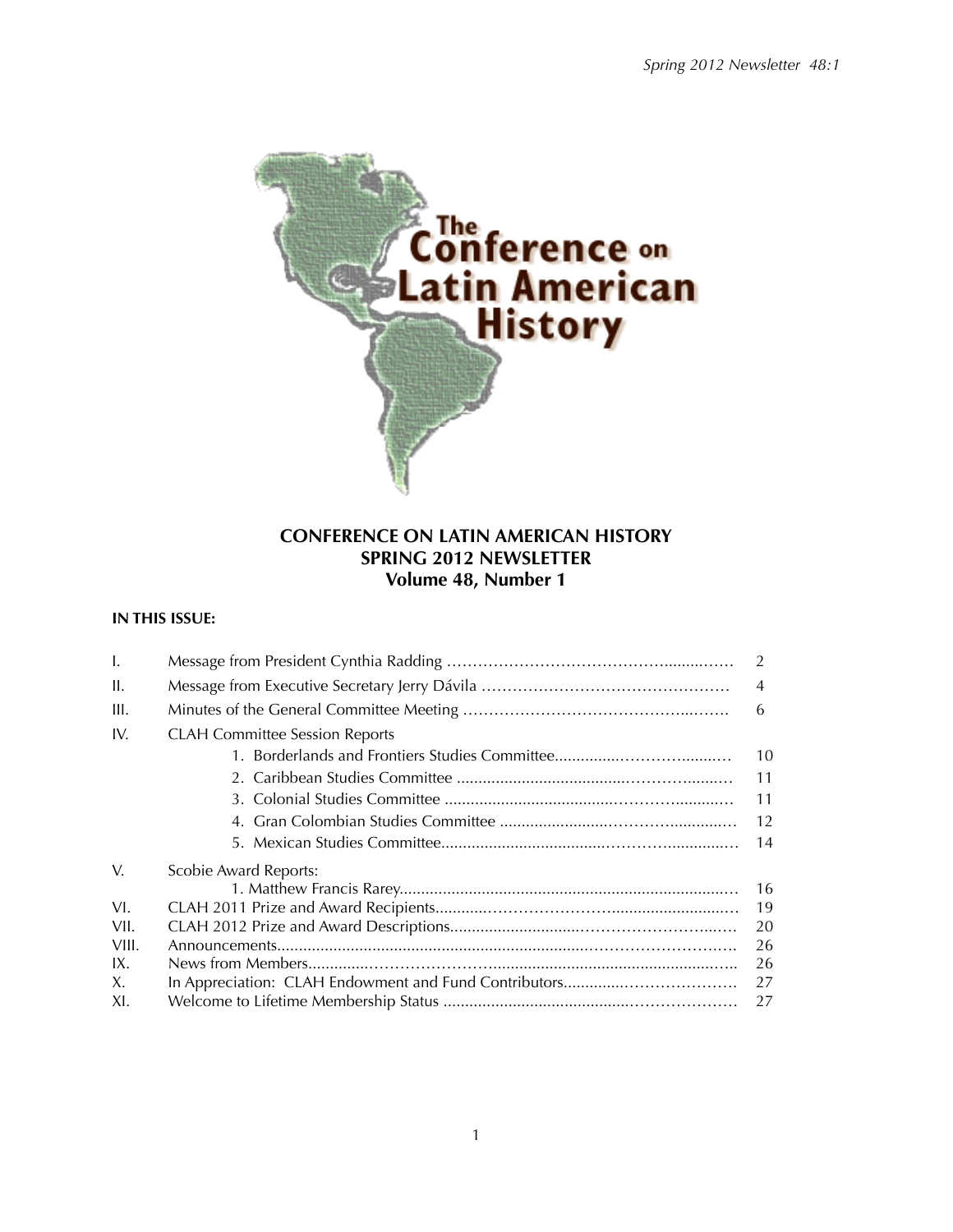## **2012 CLAH OFFICERS AND COMMITTEES**

#### **General Committee**

*Executive Committee:* President: Cynthia Radding Vice President: Jane Landers Past President: Mary Kay Vaughan Executive Secretary: Jerry Dávila

*Elected Members:* Sarah Chambers (2011-2012) Bianca Premo (2011-2012) Jane Mangan (2012-2013) Ben Vinson III (2012-2013)

*Ex-Officio Members: HAHR* Editors: George Reid Andrews Alejandro de la Fuente Lara Putnam *The Americas* Editor: Eric Zolov H-Latam Editors: Michael Innis-Jiménez Dennis Hidalgo Fritz Schwaller

#### **Standing Committees**

*2013 Program Committee:* Nichole Sanders, Chair Seth Garfield Frank Trey Proctor III

*Nominating Committee:* Elizabeth Kuznesof, Chair Peter Guardino Eric Langer

#### **Regional/Topical Committees**

*Andean Studies:* E. Gabrielle Kuenzli, Chair Miguel LaSerna, Secretary

*Borderlands/Frontiers:* Brian DeLay, Chair Eric Schantz, Secretary

*Brazilian Studies:* Brodwyn Fischer, Chair Seth Garfield, Secretary

*Caribbean Studies:* Anne Macpherson, Chair Kennetta Hammond-Perry, Secretary

*Central American Studies:* Catherine Nolan-Ferrell, Chair Richard Grossman, Secretary

*Chile-Río de la Plata Studies* Angela Vergara, Chair Rebekah Pite, Secretary

*Colonial Studies:* Jane Mangan, Chair Yanna Yannakakis, Secretary

*Gran Colombia Studies:* Joshua Rosenthal, Chair Ricardo Abel Lopez, Secretary

*Mexican Studies* Tanalis Padilla, Chair Matt O'Hara, Secretary

*Teaching and Teaching Materials:* Chad Black, Chair Brenda Elsey, Secretary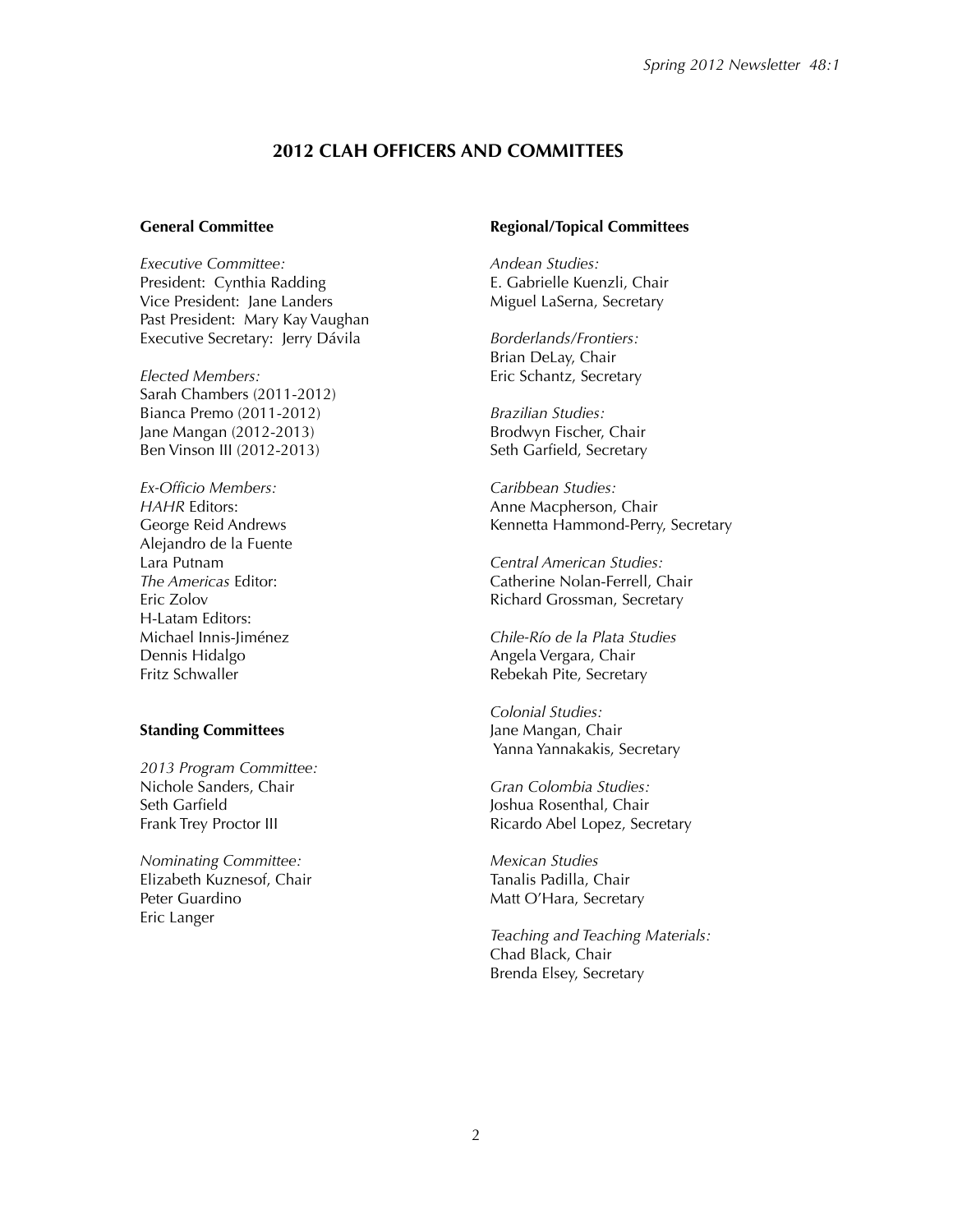# **I. MESSAGE FROM PRESIDENT CYNTHIA RADDING**

It is a great pleasure to greet all of you, friends and colleagues, and to say that it is a pleasure and an honor to serve as President of the Conference on Latin American History. After this first year's experience, I am all the more convinced that the strength of our organization arises from you, the membership, and from the dedication and commitment of our elected members to the Executive and General Committees as well as the field-specific committees, and to our colleagues who generously give their time to the Prize, Nomination, and Program Committees. All of you contribute to CLAH's notable success in our annual meetings and to the ongoing sense of community throughout the year. I am grateful as well to CLAH past president Mary Kay Vaughan for her



prompt and sage advice and to Vice President and President-Elect Jane Landers for her enthusiastic input when alternatives need to be weighed and decisions made.

CLAH Secretariat. I especially thank Executive Secretary Jerry Dávila and his staff at the University of North Carolina at Charlotte, for their unflagging commitment and professional service to the CLAH. Jerry has made our day-to-day operations highly efficient, thanks to his web-savvy abilities, and to the excellent work of his student assistants. Their expertise has made it possible for CLAH to carry out its work in the most efficient manner possible – reaching our membership in a timely way for news, elections, and submissions of nominations and proposals, while reducing our costs for mailing, printing, etc. Jerry Dávila and his team at UNC Charlotte have kept our organization running at an impressive rhythm and given us all the confidence that CLAH meets its deadlines and represents Latin Americanist historians with both professionalism and creativity. During his five-year tenure as Executive Secretary, CLAH membership has surpassed 1,100 active scholars and students, including a substantial rise in lifetime members. Jerry, we thank you more profoundly than words can express, and we wish you all success as you undertake a new professional milestone at the University of Illinois, Urbana-Champaign.

This year 2012, the Secretariat is scheduled to change. During our solicitations for Secretariat bids during the calendar year 2011, a number of our colleagues in both private and public institutions expressed sincere interest in taking on the duties of the Secretariat, but lamented that budgetary constraints did not permit them to submit a bid. After careful consideration and a very thoughtful deliberation in the General Committee at the January 2012 meeting, the Committee accepted the bid submitted by Professor Jürgen Buchenau, to head the CLAH Secretariat for another five years at the University of North Carolina, Charlotte. I join Jane Landers in looking forward to working with Jürgen in the same spirit of enthusiastic cooperation, as we have shared with Jerry, beginning July 1, 2012.

Annual Meeting CLAH's profile in the 2012 AHA annual meeting in Chicago again set a new record for the number of panels and the breadth of themes on which CLAH members presented their work on both teaching and research: CLAH represented 63 sessions in the AHA Program in addition to our thematic and regional panels and committee meetings. We all noted the imprint of CLAH throughout the meeting, in sessions devoted to Latin America that were proposed by our membership and accepted by the AHA Program Committee as well as in the presence of Latin American themes in the sequential sessions devoted to archival preservation and to comparative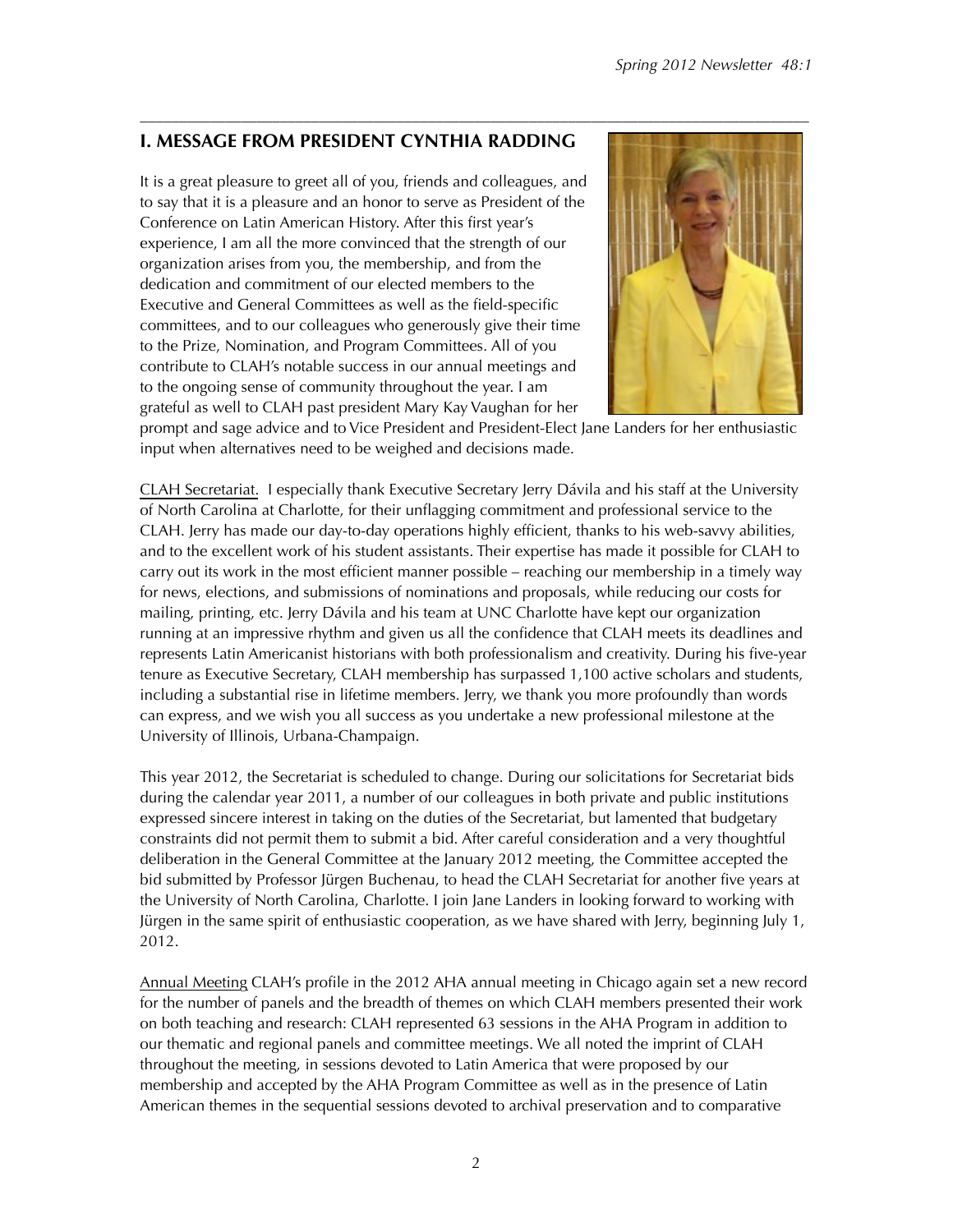histories of slavery, emancipation, and its legacies. I thank especially last year's program committee, Peter Beattie, Nicole Sanders, and Lyman Johnson, and the committee for 2012-2013 – Chaired by Nicole Sanders with Seth Garfield and Frank Trey Proctor III – who are working hard to enhance the CLAH program and work productively with the AHA Program Committee for the upcoming annual meeting in New Orleans, January 3-6, 2013. CLAH members submitted 84 session proposals, a further mark of the robustness of our field!

Membership As noted above, CLAH membership is growing, and we are both proud and grateful for the strong participation of our colleagues in the ongoing life of our organization. CLAH membership brings with it benefits for professional advancement in the processes of hiring, promotion, and publication of our work. Members participate directly and meaningfully through election to the CLAH's governing body, the General Committee, and to the area committees and through their service on the prize committees. In many ways, membership in CLAH helps all of us make a difference in the historical profession and in the field of Latin America. CLAH member dues have not been raised in over a decade. After careful consultation with the CLAH Executive and General Committee members, we have decided to set a new schedule of dues payments effective with the publication of this issue of the *Newsletter*, as follows: Student, \$25; Emeritus/a, \$40; Professional, \$50, and Lifetime, \$800. We thank all of you who have already renewed for 2012 and invite those of you who have not yet renewed to visit the CLAH site to pay by credit card, or to download the renewal form to send with a check.

Lifetime memberships will remain at their current level of \$700 until November 1, 2012. These modest increases in dues are in line with other professional organizations and considerably beneath those of the American Historical Association, of which CLAH is an affiliate society. Furthermore, CLAH does not charge a registration fee for our annual meetings. Based on the membership numbers for each category in 2011, these increases in CLAH dues should yield the organization an estimated \$5,600 in additional annual revenues, contributing to the fiscal goals outlined below.

CLAH Goals and Objectives After reviewing carefully our finances, the CLAH General Committee has agreed unanimously to continue our policies of (1) increasing our capital reserve fund to reach the level that would sustain our organization for two years should it ever be necessary to do so independently of our annual dues contributions, and (2) undertaking initiatives to build our endowment in order to reach our goal of funding the CLAH prizes entirely out of the interest yielded annually from the endowment principal. We are grateful to all the donations that our members give to CLAH, and we acknowledge this year a generous gift from the estate of Paul J. Vanderwood, a beloved colleague, that will strengthen our endowment considerably.

I share with the CLAH Executive and General Committee members our goals and commitments to continue our support for graduate students and scholars newly entering the ranks of Latin American history, to reach out to our colleagues *in* Latin America by inviting them to join our organization and present their work on our panels, and to broaden the initiative already demonstrated to design sessions and panels for the AHA Annual meeting that conjoin thematic interests across geographical fields and time periods and enhance our collaboration with historians of all fields. This is especially appropriate as we look forward to the 2013 AHA Annual meeting and its overall theme of "Lives, Places, Stories".

A sincere and grateful *saludo*/*saudações* to all, Cynthia Radding, President, 2011-2013.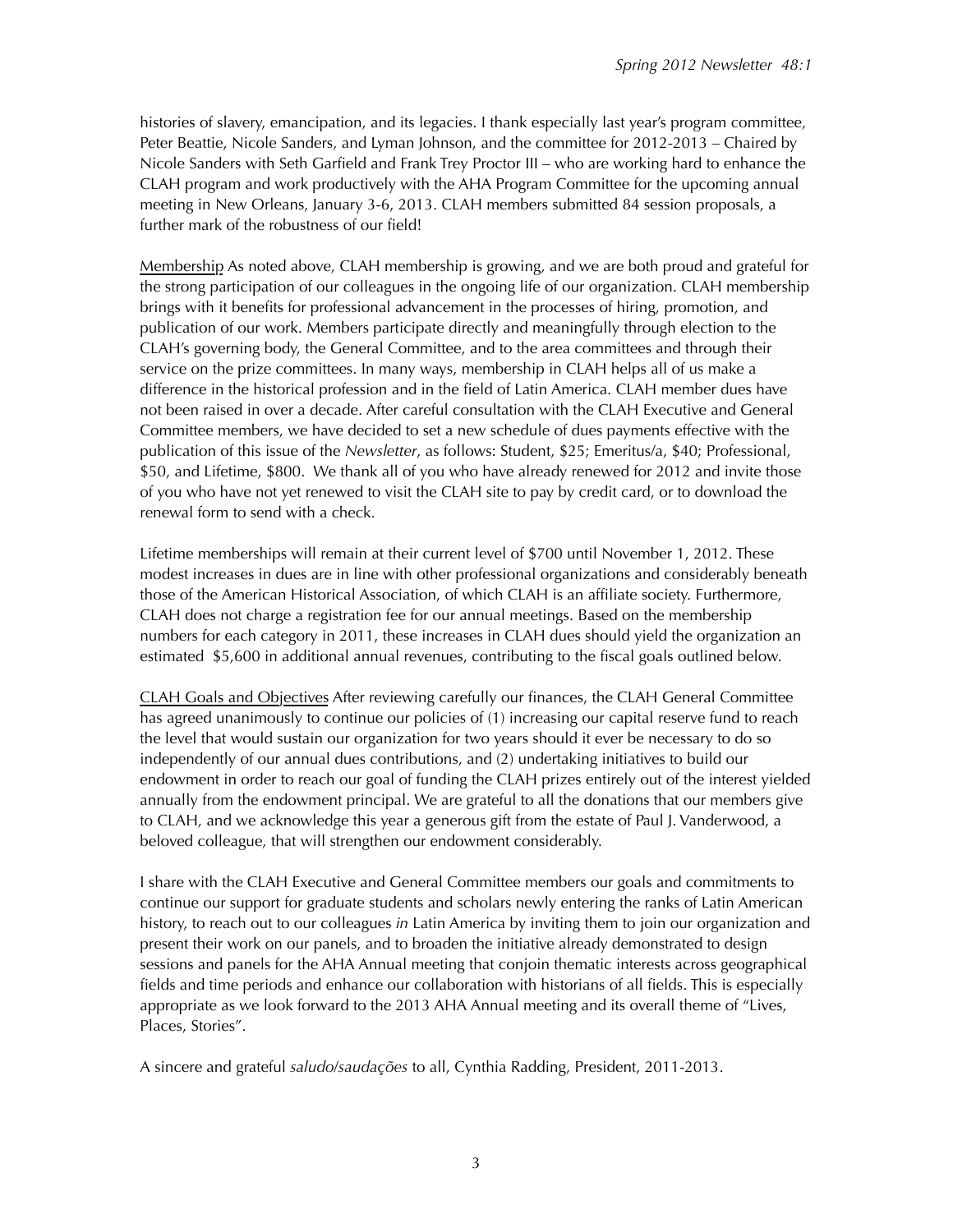# **II. MESSAGE FROM EXECUTIVE SECRETARY JERRY DÁVILA**

I am delighted to report that our new Executive Secretary, Jürgen Buchenau, will be taking over July 1, and that the CLAH's operations will continue to be hosted by the University of North Carolina at Charlotte for a new five year term.

This last message seems a good chance to share what I have learned about our organization.

What makes the CLAH tick?

The main reward of working with the Secretariat is witnessing the extensive and ongoing investment of our colleagues' time and energy (not to mention dues and gifts). The CLAH is a small organization that exists only as an expression of that generosity.



In formal terms, the CLAH does just four things: it runs an annual meeting; it administers a slate of prizes recognizing the scholarly and service contributions of the members of our field; it supports graduate and post-graduate research; and it maintains communications and a directory that connect historians of Latin America.

––––––––––––––––––––––––––––––––––––––––––––––––––––––––––––––––––––––––––––––––––––––

The CLAH has just one paid staff member - a Graduate Assistant from our Latin American Studies Program. In recent years, we have had the good fortune of being able to count on the skill and dedication Audrey Henderson has brought to the administration of the Secretariat. The rest of the activities of the CLAH are performed through the countless hours of work donated by hundreds of our members, be they officers, committee members or participants in our program.

Among these hours invested in the CLAH, our program committees, and in particular, its chairs, play a critical role over the spring and long into the summer. Critical, too, are our many members who bring their work to present at the CLAH meeting. Program participants don't just build the meeting, they define its culture - a culture which is ever more inclusive of the work of graduate students, which incorporates the growing participation of colleagues from Latin America, and which increasingly builds bridges between Latin American and other histories.

As an affiliate of the AHA, we are an independent organization, yet we hold our annual meeting within the AHA Annual Meeting. This is an unusual relationship: the AHA has many other affiliates, but few conduct their meetings within the AHA, and we are the only area-studies affiliate to organize a comprehensive conference at the AHA Annual Meeting.

In the course of this collaboration, our relationship with the AHA has grown strong - evidence of which can be found in the program of CLAH events that is ever more prominent within the AHA program. The AHA provides our meeting space free of charge, which allows us to forgo collecting a meeting registration fee. In turn, we play an important role in helping make our AHA a more representative organization whose program is inclusive of more histories.

Our good fortune extends in another way as well: the solid financial health of the organization. The CLAH survives on member dues, since unlike most organizations, it collects no conference registration. In this sense, our repeated pleas for membership renewals comprise the core mission of the Secretariat.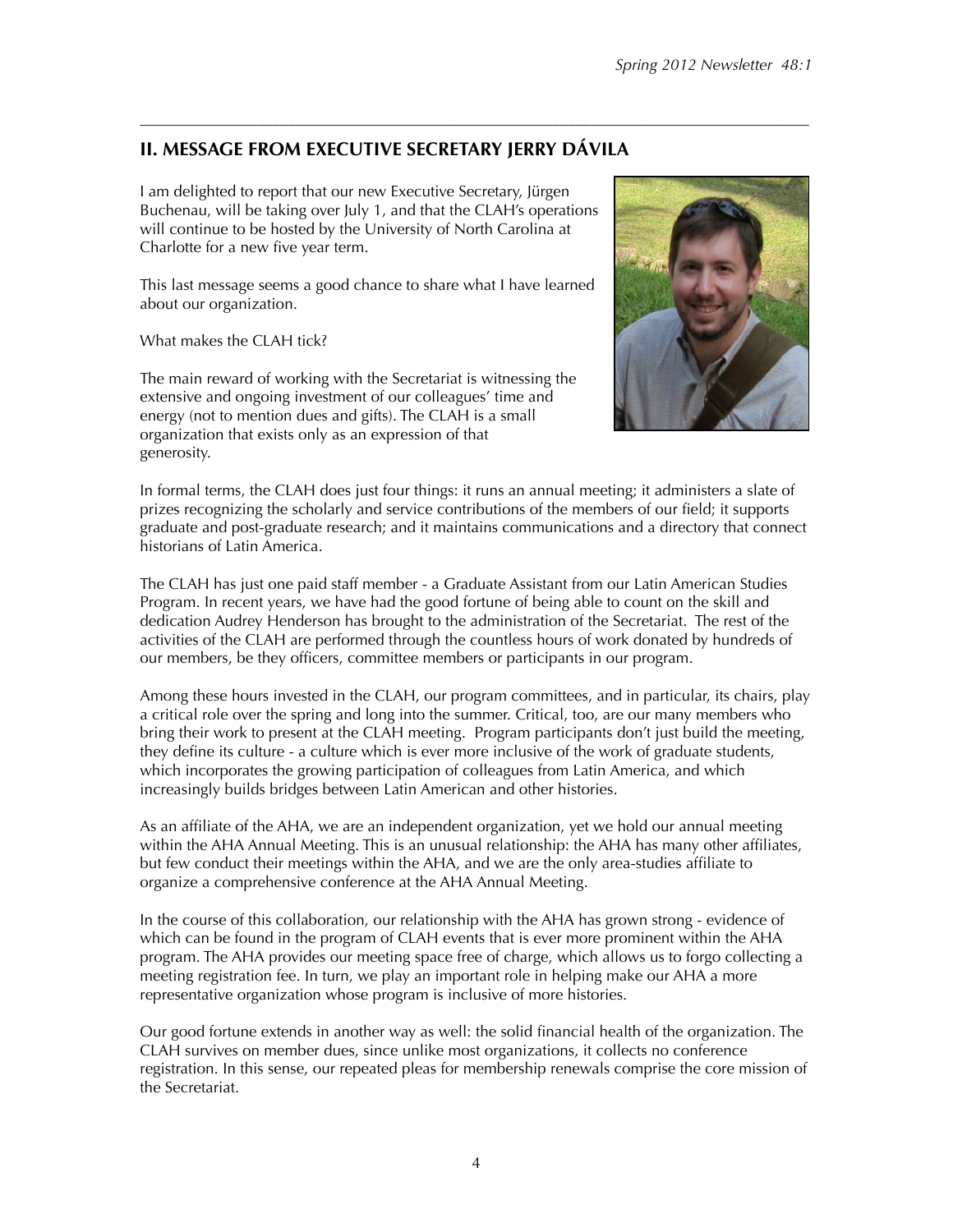And beyond dues, we are fortunate in the generosity of our members in making gifts - be it an extra \$5 when they renew their membership, contributing to establish a prize, or remembering the CLAH in their annual giving or in their wills, our colleagues have built an endowment that helps support the prizes the CLAH awards.

I want to recognize the dedication of the CLAH's officers, particularly Presidents Cynthia Radding, Mary Kay Vaughan, Jeffrey Lesser and Vice-President Jane Landers, who have worked tirelessly to build our members' enthusiasm for this organization, and have ably advocated for the mission of the CLAH.

No discussion of the health of the CLAH would be complete without acknowledging the work done by Tom Holloway in building the steady financial and administrative platform for the Secretariat that we have today. And I must recognize the support the University of North Carolina at Charlotte has committed to continue providing as host to the CLAH Secretariat, along with the support of a number of Latinamericanist colleagues who, during their tenure here, have been a well of support for the organization. They include Lyman Johnson, Erika Edwards, Tom Rogers, Louise Gammons and Rob Schwaller.

It is a pleasure, then, to hand off the Secretariat to Jürgen Buchenau, and in turn, to know that the Secretariat will be in such capable hands. This is yet another way in which we are indeed fortunate.

Finally, if you are not current in your dues for 2012, now is an excellent time to renew, and you can do so online at: [http://clah.h-net.org/?page\\_id=36](http://clah.h-net.org/?page_id=36).

––––––––––––––––––––––––––––––––––––––––––––––––––––––––––––––––––––––––––––––––––––––

| CLAH FY 2011 (11/1/10-10/31/11) INCOME AND EXPENSES |                |        |                                 |                |        |
|-----------------------------------------------------|----------------|--------|---------------------------------|----------------|--------|
| Income                                              |                |        | <b>Expenses</b>                 |                |        |
| Luncheon Tickets                                    |                | 3,880  | Prize Payments                  | 17,554         |        |
| Dues - Emeritus                                     |                | 1,400  | Cocktail, 2011                  | 3,428          |        |
| Dues - Institutional                                |                | 400    | Luncheon, 2011                  | 8,861          |        |
| Dues - Lifetime                                     |                | 4,700  | Program Printing                | 2,799          |        |
| Dues - Professional                                 |                | 15,760 | Travel 2011 Meeting             | 2,658          |        |
| Dues - Student                                      |                | 1,725  | Travel 2012 Meeting             | $\overline{0}$ |        |
| <b>Endowment Dividends</b>                          |                | 7,238  | <b>UNC Charlotte Subvention</b> | 5,000          |        |
| <b>Endowment Draw</b>                               |                | 13,961 | Accounting/Tax Prep             | 2,450          |        |
| Miscellaneous                                       |                | 1,010  | <b>Bank Charges</b>             |                | 1,888  |
| Gifts:                                              | Melville<br>10 |        | Newsletter Mailing              |                | 174    |
|                                                     | Cabrera        | 32     | Miscellaneous Expenses          |                | 221    |
|                                                     | <b>CLAH</b>    | 686    | Office Supplies                 |                | 213    |
|                                                     | Dean           | 413    | Postage                         |                | 337    |
|                                                     | Hanke          | 35     | <b>Endowment Deposit</b>        |                | 2,997  |
|                                                     | Mexico         | 255    | Secretariat Transition          |                | 2,500  |
|                                                     | Scobie         | 102    |                                 |                |        |
| <b>Total Gifts:</b>                                 |                | 1,533  | Journal Payments:               |                |        |
| Journals - Income:                                  | Americas       | 1,480  |                                 | Americas       | 1,480  |
|                                                     | <b>HAHR</b>    | 3,024  |                                 | <b>HAHR</b>    | 3,409  |
|                                                     | <b>ILAS</b>    | 1,795  |                                 | <b>ILAS</b>    | 1,952  |
|                                                     | LBR            | 180    |                                 | LBR            | 165    |
| Total Journals Income                               |                | 6,479  | <b>Total Journals Payments</b>  |                | 7,006  |
| <b>Total Income:</b>                                |                | 58,086 | <b>Total Expenses:</b>          |                | 58,086 |

# **ANNUAL CLAH EXPENSE REPORT, BUDGET, AND ENDOWMENT**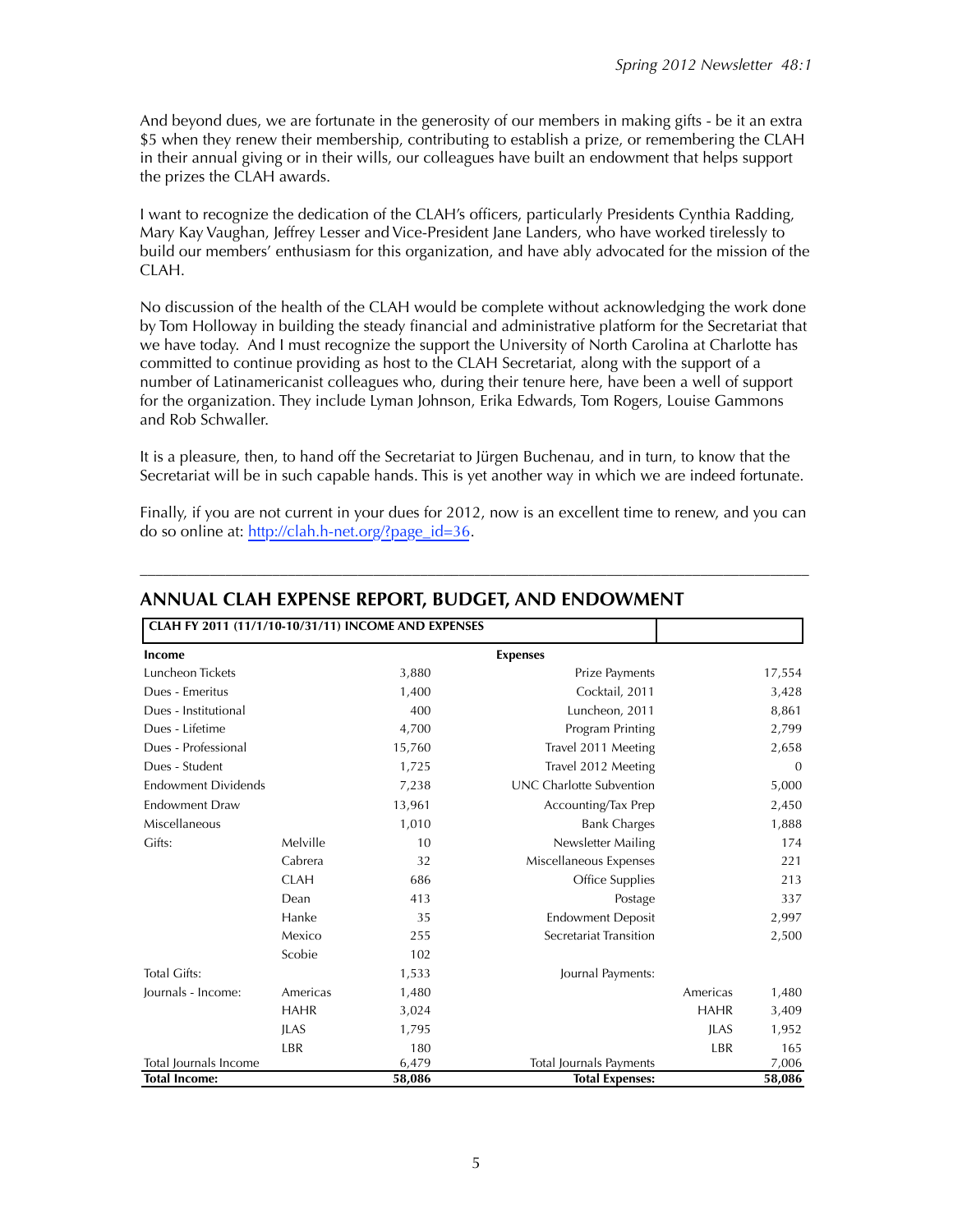| <b>Projected Income</b>                   |          | <b>Projected Expenses</b>                                |                |
|-------------------------------------------|----------|----------------------------------------------------------|----------------|
| Dues:                                     | 21,000   | Prize Payments                                           | 18,500         |
| Journals, Income:                         | 6,500    | CLAH Luncheon 2012                                       | 6,200          |
| Dividends:                                | 6,700    | CLAH Cocktail Party 2012                                 | 3,600          |
| Endowment:                                | 14,000   | Travel 2012 CLAH Meeting                                 |                |
| Gifts:                                    | 2,000    | Travel 2012 AHA Preparation                              | 1,000          |
| Misc.:                                    | 1,000    | <b>AHA Program Printing</b>                              | 2,500          |
| Luncheon:                                 | 4,000    | <b>CLAH Mailings</b>                                     | 160            |
| <b>Bal.</b> for Secretariat<br>Transition | 2,500    | Secretariat Transition                                   | 2,500          |
|                                           |          | Program Printing                                         | 400            |
|                                           |          | Postage                                                  | 100            |
|                                           |          | Journal Payments                                         | 6,000          |
|                                           |          | Office Supplies                                          | 500            |
|                                           |          | Accounting/Tax Prep                                      | 2,500          |
|                                           |          | <b>Bank Charges</b>                                      | 1,800          |
|                                           |          | <b>BYU Subvention</b><br><b>Building of Cash Reserve</b> | 7,000<br>3,140 |
| <b>Projected Income</b>                   | \$57,700 | <b>Projected Expenses</b>                                | \$57,700       |

#### **4b. FY 2012 BUDGET**

| <b>IPERFORMANCE OF THE CLAH ENDOWMENT AND CASH</b><br><b>IRESERVE</b> |            |                |              |                |          |
|-----------------------------------------------------------------------|------------|----------------|--------------|----------------|----------|
| <b>YEAR</b>                                                           | <b>MMA</b> | <b>MANAGED</b> | <b>TOTAL</b> | <b>AVERAGE</b> | 4% DRAW  |
| 2007                                                                  | \$73,873   | \$349,868      | \$423,742    |                |          |
| 2008                                                                  | \$69,873   | \$281,395      | \$351,268    | \$377,221      | \$15,088 |
| 2009                                                                  | \$69,998   | \$277,276      | \$347,274    | \$374,094      | \$14,963 |
| 2010                                                                  | \$75,696   | \$285,728      | \$361,424    | \$353,332      | \$14,133 |
| 2011                                                                  | \$80,798   | \$266,230      | \$347,028    | \$349,044      | \$13,961 |

# **III. MINUTES OF THE GENERAL COMMITTEE MEETING**

Minutes of the General Committee Meeting in Chicago, January 5, 2012

#### **1. Call to order and roll call of voting members of the General Committee**

The meeting was called to order at 5:10 pm by President Cynthia Radding

Members Present: Vice President Jane Landers, Past President Mary Kay Vaughan, Executive Secretary Jerry Dávila; Elected Members Sarah Chambers, Bianca Premo, and Chris; Eric Zolov (*The Americas* Editor); George Reid Andrews (*HAHR* Editor); Michael Innis-Jimenez and John Schwaller (*H-Latam* Editors).

––––––––––––––––––––––––––––––––––––––––––––––––––––––––––––––––––––––––––––––––––––––

Members Absent: Heidi Tinsman, Elected Member; Dennis Hidalgo (*H-Latam* Editor).

Also in attendance: Peter Beattie (2012 Program Committee Chair); Brian DeLay (Borderlands/ Frontiers Studies Committee Secretary); J. Michael Francis (Colonial Studies Committee Chair); James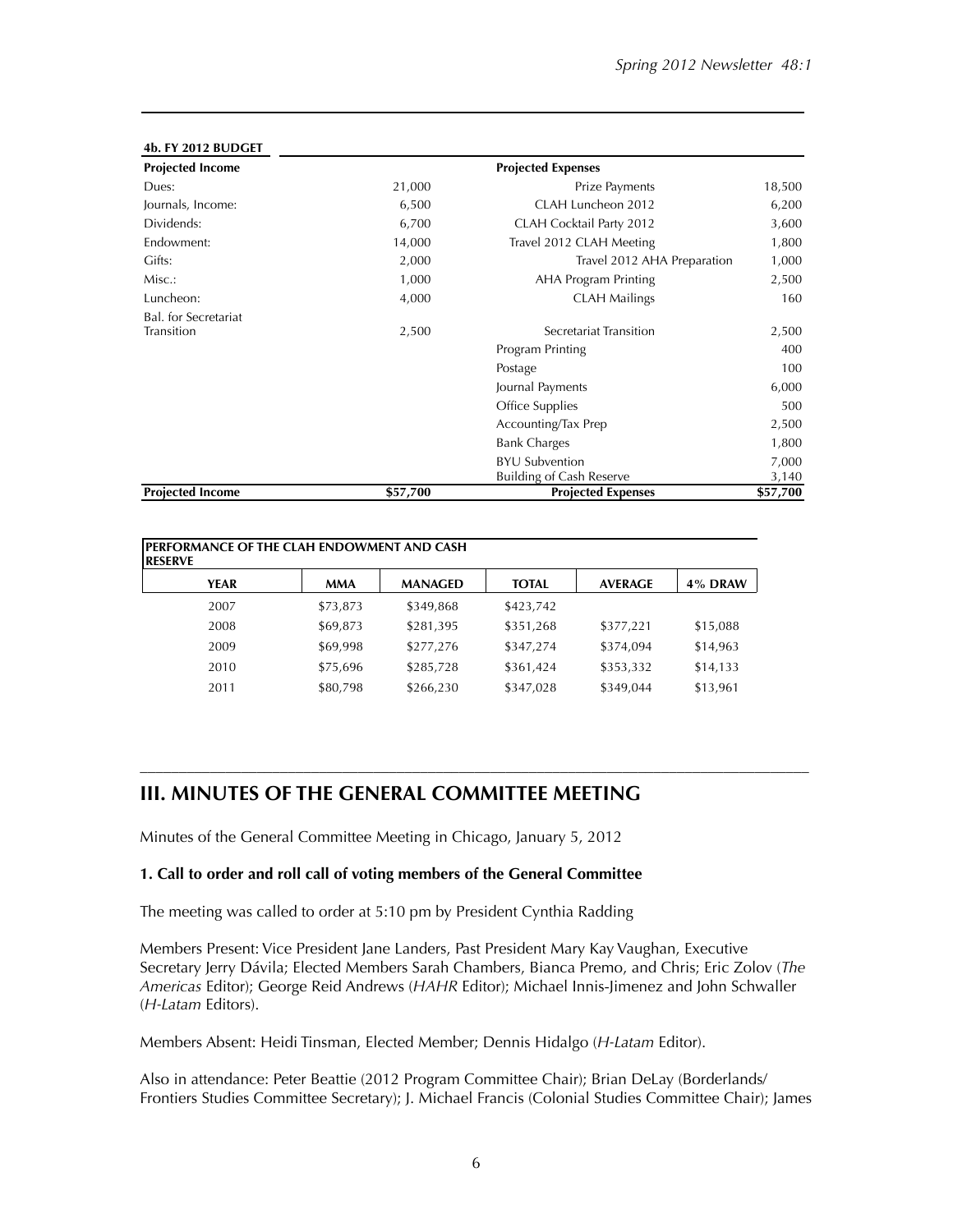Green; Audrey Henderson; E. Gabrielle Kuenzli (Andean Studies Committee Secretary); Jeffrey Lesser; Jane Mangan; Anne McPherson (Colonial Studies Committee Secretary); Tanalis Padilla (Mexican Studies Committee Secretary); Thomas Rogers; Barbara Sommer (Brazilian Studies Committee Chair); Barbara Tennenbaum; Eric Van Young; Ben Vinson III; Mark Wasserman.

### **2. Approval of minutes of the meeting in Boston, January 6, 2011**

The minutes of the General Committee meeting held January 6, 2011 in Boston were presented by Jerry Dávila. The minutes had been distributed separately and had appeared in draft form in the CLAH Spring 2010 Newsletter. The minutes were approved as distributed.

## **3. Approval of Fall 2011 Election results and prize committee appointments**

The results of balloting by CLAH members for two new members of the Program Committee and secretaries of the Regional and Thematic Committees were presented to the General Committee and unanimously approved. In addition, members of standing and prize committees for 2012 were presented and unanimously approved. The approved members-elect and committee members are:

#### **Vice-President/President-Elect**: Jane Landers

**General Committee** (two year term): Jane Mangan; Ben Vinson III

**Regional/Thematic Committee:** (elected to two year terms, first year as secretary, second as chair)

| Miguel LaSerna, University of North Carolina at Chapel Hill |
|-------------------------------------------------------------|
| Eric Schantz, Universidad Autónoma de Baja California       |
| Seth Garfield, University of Texas, Austin                  |
| Kennetta Hammond-Perry, East Carolina University            |
| Richard Grossman, Northeastern Illinois University          |
| Rebekah Pite, Lafayette College                             |
| Yanna Yannakakis, Emory University                          |
| Ricardo Abel Lopez, Western Washington University           |
| Matt O'Hara, University of California at Santa Cruz         |
| Brenda Elsey, Hofstra University                            |
|                                                             |

#### **2011 Standing Committees:**

**Nominating Committee:** Elizabeth Kuznesof (Chair), Peter Guardino, Eric Langer **Program Committee:** Nichole Sanders (Chair), Seth Garfield, Frank Trey Proctor III

## **2012 Prize Committees:**

Vanderwood Prize: Brian DeLay (Chair), Renée Soloudre-LaFrance, Eric Van Young Robertson Prize: Marshall Eakin (Chair), David Sartorius, Marcela Echeverri Bolton-Johnson Prize: Richard Graham (Chair), Emilio Kourí, Martha Few Tibesar Prize: Kevin Terraciano (Chair), Geoffrey Spurling, Laura Shelton Melville Prize: Shawn Miller (Chair, 2012), Myrna Santiago (will chair 2013), Mark Carey (will chair 2014) Cabrera Award: Joseph Dorsey (Chair, 2012), Lillian Guerra (will chair 2013), David Wheat (will chair 2014) Mexico Prize: Pablo Picatto (Chair), Sergio Cañedo-Hernández, Mónica Díaz Hanke Award: Sherry Johnson (Chair), Celso Castilho, Camilo Trumper Distinguished Service Award: Barbara Tenenbaum (Chair), Hendrik Kraay, Rebecca Scott Scobie Award: Pablo Gómez (Chair), Barry Robinson, Thomas Rogers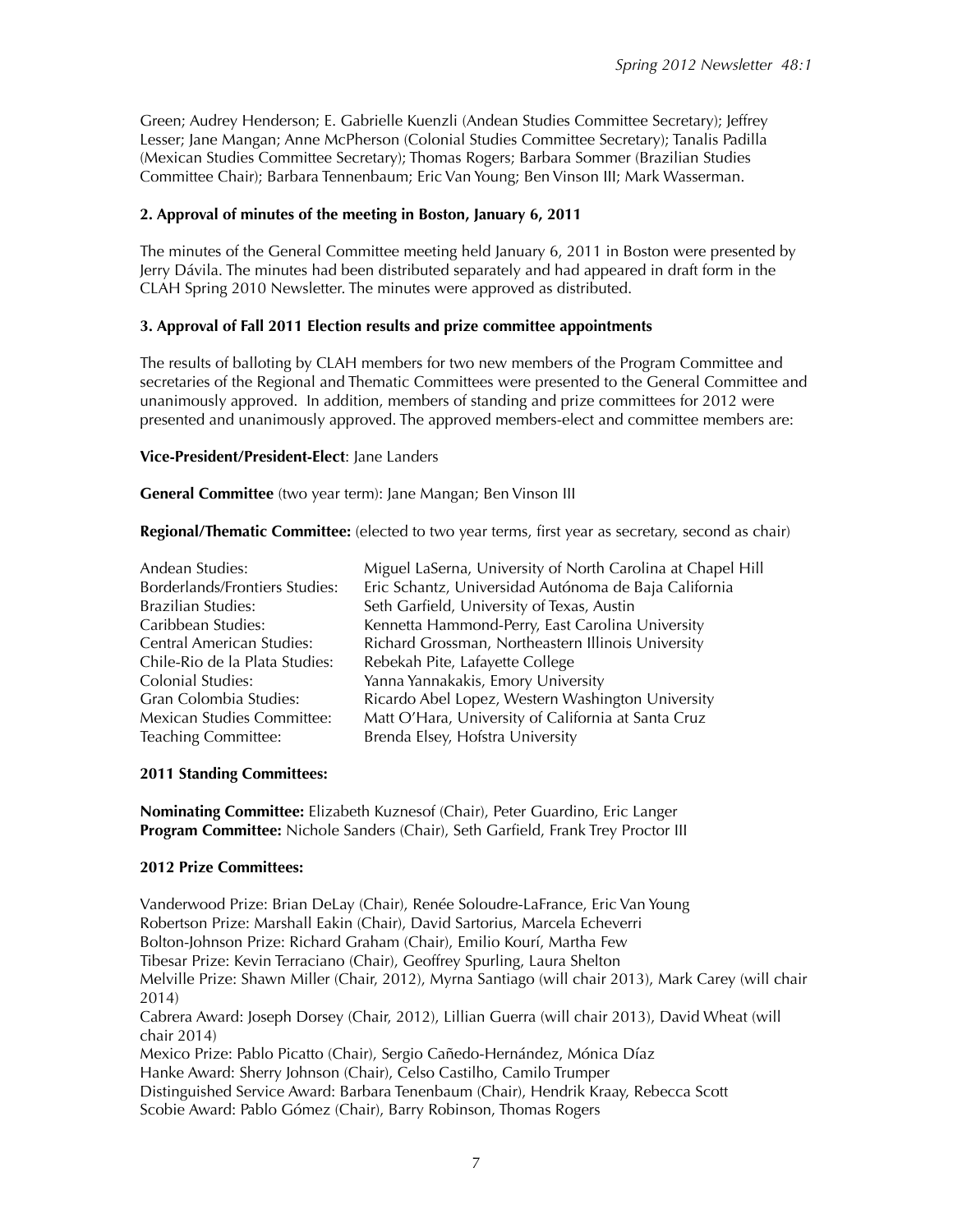## **4. Report of the Program Committee**

2012 Program Committee Chair Peter Beattie reported on his second year of work with the Program Committee, since the position of Chair serves on a two-year rotation, one year as a member of the committee, followed by one year as chair. Beattie reported that in collaboration with the AHA, the CLAH again had a record number of sessions: the program included 63 sessions as well as 10 regional and thematic committee meetings. Three of the sessions were comprised of individual paper proposals submitted to the Program Committee.

## **5. Report on the Secretariat**

The report on the work of the Secretariat began with a discussion of the process of soliciting proposals to host the CLAH Secretariat for a new term beginning July 1, 2012 and running through June 30, 2017.

Cynthia Radding explained the process of soliciting proposals to host the Secretariat during the previous year, noting that the financial climate at potential host institutions had hindered the effort to secure proposals, that the deadline for the submission of proposals passed without a single bid, and that the organization was in the end fortunate in receiving the completed bid, which had been previously circulated among the members of the General Committee. The viable proposal was received from the University of North Carolina at Charlotte, with Jürgen Buchenau serving as Executive Secretary. The UNC Charlotte bid incorporated a proposed role for Jeffrey Shumway in the capacity of Associate Executive Secretary, framed as drawing the collaboration of an additional institution, BYU, alongside UNC Charlotte. The proposal renewed the level of institutional support provided by UNC Charlotte for the administration of the Secretariat for the preceding term (2007-2012).

George Reid Andrews moved that the proposal be accepted as submitted but that the tenor of a full and frank discussion by the committee over reservations about the proposed multi-institutional collaboration be conveyed to Buchenau. The motion was seconded and voted down. Bianca Premo submitted two motions. First, that the proposal be conditionally accepted with the provision that Buchenau strike the language defining an institutional connection between UNC Charlotte and BYU. Second, that the potential role of an Associate Executive Secretary be subject to approval by the General Committee. The motion conditionally accepting the proposal was seconded and approved unanimously. Amid discussion of the need to ensure that the Executive Secretary have the maximum discretion to manage the work of the Secretariat, subject to the requirements of the Constitution and Bylaws, the second motion was withdrawn. The General Committee expressed enthusiasm for Buchenau's capacity to serve as Executive Secretary for the forthcoming term of the Secretariat at UNC Charlotte (2012-2017).

## **6. Review of 2011 Annual Report, Discussion and Vote on Proposed FY2012 Budget**

The General Committee reviewed CLAH operating finances and the CLAH endowment. Dávila noted that income from membership renewals had increased in FY 2011 relative to the previous year, and attributed the increase in membership renewals to the return of the practice of sending a renewal notice by printed mail to members who were not current, in addition to the practice of electronic communication. Dávila also reported that there was a marked increase in life memberships, and that one member had availed of the possibility of paying a life membership in several installments.

The proposed budget for FY 2012 was presented to the General Committee and unanimously approved.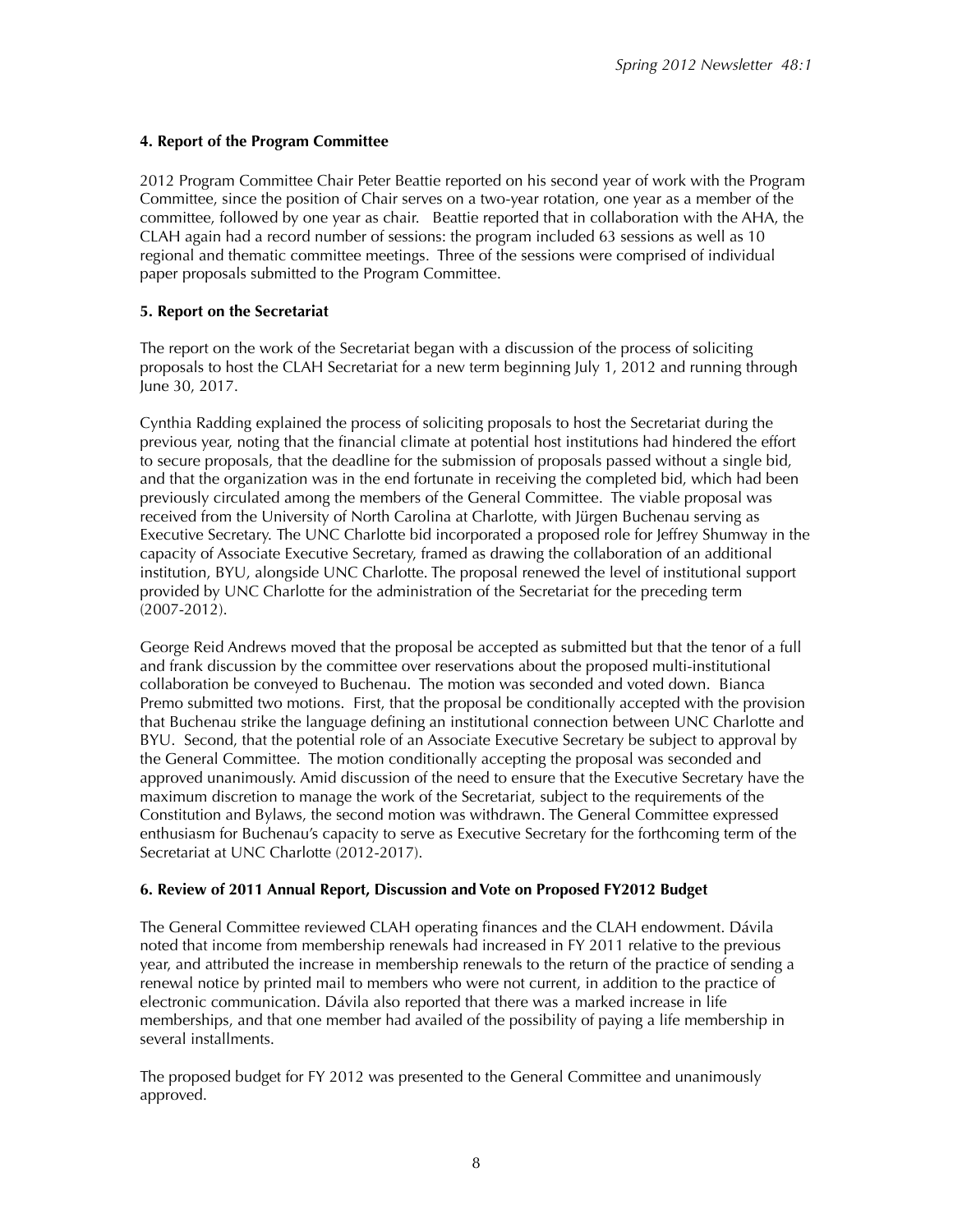# **7. Old Business**

# **a. Report on discussions of proposal for funding an AHA Prize**

President Cynthia Radding reported on discussions about the suggestion of the CLAH's participation in the creation of an AHA prize in Latin American History. Radding noted that she had not seen a groundswell of support from members for initiating a capital campaign to support a prize wholly or partially outside the organization, and indicated that she would continue dialogue with the AHA and with members exploring a feasible framework for supporting the AHA's initiative.

# **b. Review of criteria and procedures for Distinguished Service Award**

The review of criteria and procedures for the Distinguished Service Award was deferred until after the meeting, when it would be taken up via email by the General Committee.

# **8. New Business**

# **a. Discussion of CLAH Endowment-building objectives**

Pursuant to the discussion of a capital campaign for an AHA Prize, Cynthia Radding raised the question of the CLAH's financial objectives, noting that the directive of the General Committee to work toward the goal of building a cash reserve equivalent to two year's operating revenue, in practice \$100,000, was within reach during the next few years, and asked the committee to consider establishing fiscal objective to succeed the cash reserve building effort once it had been completed. Jerry Dávila noted that the endowment generates revenue that is short of fully funding the CLAH prizes by approximately \$5,000 per year. The General Committee unanimously approved the objective of building the value of the endowment to the level where it can fully fund the prizes, which in its current market valuation would mean raising an additional \$90,000 beyond the cash reserve goal. The committee then discussed ways of pursuing this goal, including corresponding with members about the benefits of including the CLAH in their annual giving.

## **b. Announcement of Paul Vanderwood gift to the CLAH Endowment**

Cynthia Radding announced a gift of \$6,000 from the estate of Paul Vanderwood along with friends and colleagues. The gift is unique in that it is intended to support the CLAH's long-term financial planning objectives, without being entailed to subsequent expenses such as a prize stipend.

## **c. Discussion of EC Proposal to re-name the Conference Prize as the Paul Vanderwood Prize**

The General Committee took up the proposal made by the Executive Committee that the Conference Prize be renamed the Vanderwood Prize. The proposal was approved unanimously.

The meeting adjourned at 7:15pm.

Faithfully submitted, Jerry Dávila Executive Secretary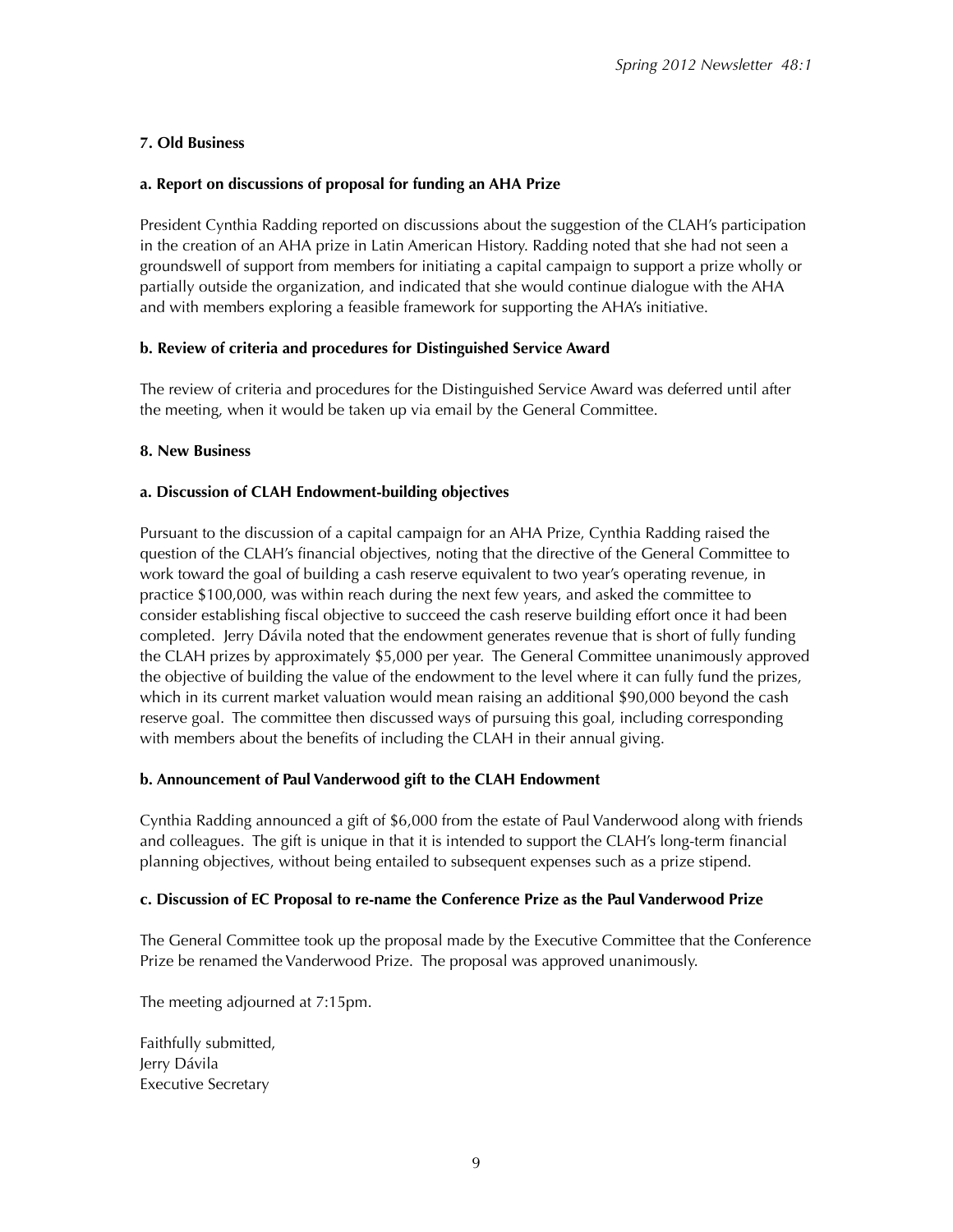# **Addendum to the General Committee Minutes**

Beyond the questions engaged at the meeting, the General Committee subsequently took up two other items via email.

### **a. Review of criteria and procedures for Distinguished Service Award**

The General Committee approved the proposed revisions to the criteria for awarding, and the procedure for deliberating the Distinguished Service Award. The revised language clarifies the ability of the committee to forward nominations to be considered again the following year and/or to not make an award, and clarifying the materials that should be submitted in support of the nomination. The approved language reads:

"Administration of the Award:

1. The award shall be made annually.

2. Nominations for the award may be made by any member of the Conference and forwarded to the Distinguished Service Committee by June 1 of each year. Nominations should consist of a letter from the nominator summarizing the nominee's lifetime contributions in the areas contemplated by this award, the candidate's CV, and no more than five letters of support from colleagues familiar with the nominee's service.

3. The Distinguished Service Committee shall present its recommendation to the Secretariat and the President of CLAH by September 15 of each year. At its discretion, the committee may recommend that none of the nominees receive the award.

4. The award shall be in the form of a plaque suitably designed and inscribed and with a stipend of \$500 for presentation on the occasion of the Annual Conference meeting in January following the award year. The recipient will normally deliver an address at the CLAH luncheon.

5. At its discretion, the committee may recommend that worthy but unsuccessful nominations be carried forward for consideration the following year. In this case, the committee will notify the nominator so that he or she can update the nomination as needed."

## **b. Change in the structure of member dues**

The General Committee approved an increase in member dues, effective the publication of the Spring 2012 Newsletter, to \$800 life; \$50 professional; \$40 emeritus; and \$25 student.

––––––––––––––––––––––––––––––––––––––––––––––––––––––––––––––––––––––––––––––

# **IV. COMMITTEE REPORTS**

# **Borderlands and Frontiers Studies Committee Meeting, 6 January 2012, Chicago**

The 2011 Borderlands and Frontiers Studies Committee met in Chicago to consider four excellent papers on contested spaces in colonial and early national Latin America. Two of these papers offered large-scale synthetic frameworks for thinking about borderlands in hemispheric and comparative terms. Amy Turner Bushnell (of Brown University and the John Carter Brown Library) spoke on "The Warrior Nations: Non-European Conquest and Expansion in the Americas," a preview of an ambitious new book in progress. In "Frontiers and Indians during the Independence Wars," Erick Detlef Langer (Georgetown University) ranged from California to southern Chile and explained how many Independent Indian peoples throughout Spanish America regained control over territories that they had lost during the late Bourbon era. The panel paired these two sweeping macro-analyses with a pair of more focused essays, each presenting a rich and learned portrait of local and regional frontier dynamics. Joanne Rappaport (Georgetown University) drew upon her archival sleuthing to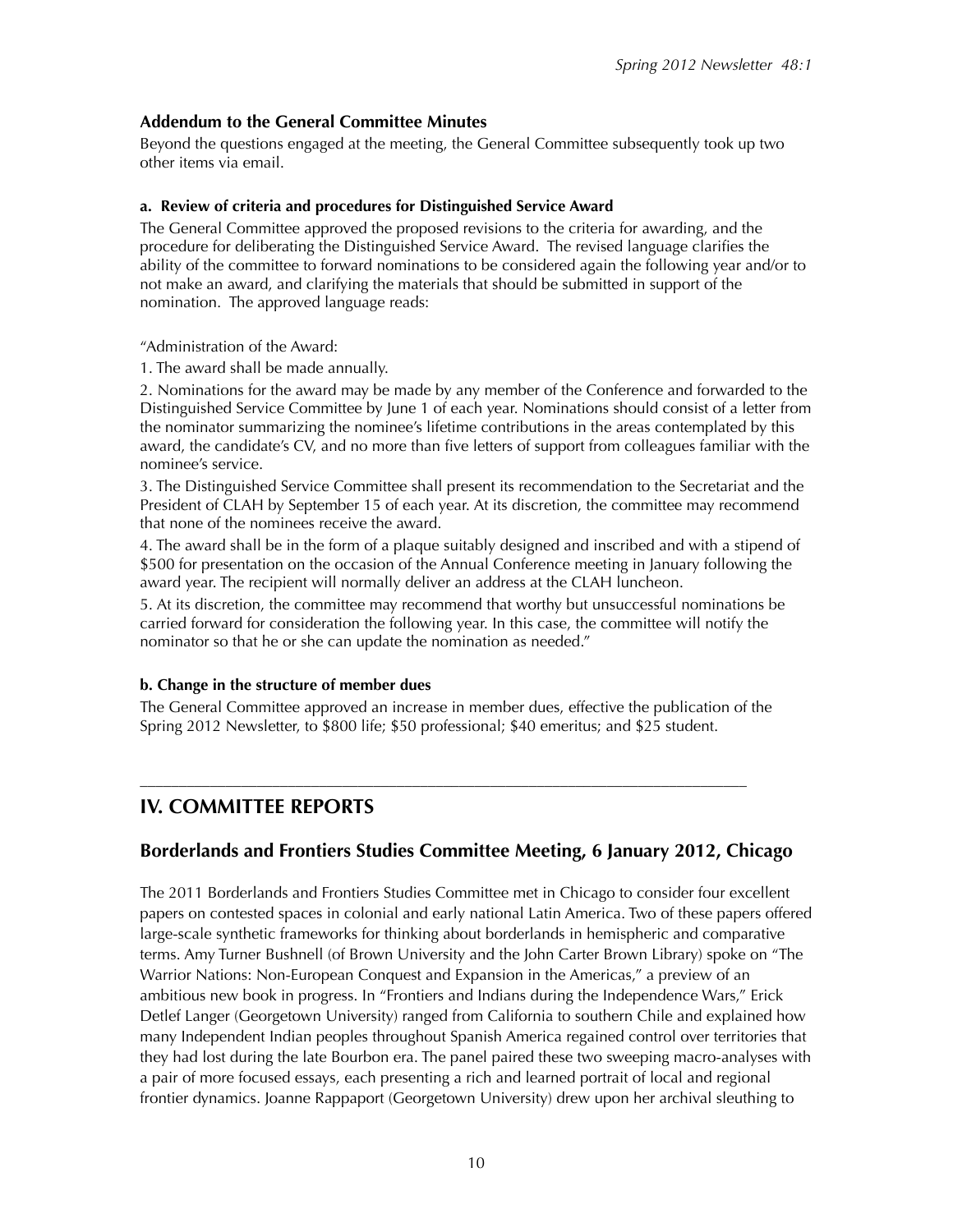### (*Borderlands/Frontiers Studies, continued)*

illuminate intricate social frontiers in "The Disappearing Mestizo: Elite Mestizo Masculinity and Social Networks in Santafé, Nuevo Reino de Granda." In "Auxiliary Troops in the Conquest of Northern New Spain: A Space for Interethnic Negotiation," Danna Levin Rojo (Universidad Autónoma Metropolitana, Azcapotzalco) interrogated the little-studied participation of non-Tlaxcalan Nahuas in colonial projects in Nueva Galicia and Nuevo Mexico. Raphael B. Folsom (University of Oklahoma) and Julia Sarreal (New College of Interdisciplinary Arts and Sciences, Arizona State University) offered generous and challenging commentary, and the panel concluded with lively back and forth between the presenters and the audience.

-Brian DeLay, University of California, Berkeley

# **Caribbean Studies Committee Meeting Report, 7 January 2012, Chicago**

Chair, Eric Duke Secretary, Anne McPherson

The 2012 Caribbean Studies Committee meeting in Chicago took a roundtable format which immediately enabled panelists Eric Duke, Kennetta Hammond Perry and April Mayes to engage in a lively exchange with each other and the audience on the topic of "Debating Caribbean and African Diaspora Connections." Issues discussed included the histories of diaspora scholarship pre- and post-Cold War, radical and/or depoliticizing uses of the concept of diaspora, relationships among "black," "African," and "Caribbean" diasporas in history and historiography, and dynamic tensions between diaspora and national/imperial/Atlantic/labor/ Pan-African history approaches. Tiffany Patterson played an important role in emphasizing the need for serious, comparative diasporic historiography, deeply rooted in knowledge of the scholarship and archives of more than one place, but —as Harvey Neptune also emphasized—also aware of superficial and/or depoliticizing uses of the term diaspora. Frank Guridy's *Forging Diaspora* on Afro-Cubans and Afro-Americans was mentioned as exemplary, and younger scholars such as Asia Leeds and Kaysha Corinealdi shared the way that ideas about diaspora figure in their projects on movements of people, identities, and ideas among the archipelago, coastal Central America, and North America.

# **Colonial Studies Committee Meeting Report, 6 January 2012, Chicago**

Chair, Michael Francis. Secretary, Jane Mangan

Michael Francis, Chair, convened the Colonial Studies Committee at 5 pm on Friday, January 6, 2012 in the Marriott. Those gathered then listened to a panel entitled "On a Mission: Ecclesiastics, Natives and Religion in Latin America." Three presenters and a dedicated audience heard and discussed themes that stretched from early 16thc attempts of religious agents to put native language to paper all the way to a  $21<sup>st</sup>$  century New Testament written in Maya.

Kittiya Lee of California State University at Los Angeles presented original research on the alphabetization of Brazilian language by the Jesuits in their catechism for evangelization of the Tupi peoples. Her analysis highlighted the linguistic nuances in translation and transcription of Brasilica. Specifically, she has identified changes between 1550s and 1680s in how the Jesuits gave alphabetic form to a Brasilica guttural. She is using this important finding to form a timeline and date manuscripts that currently are undated.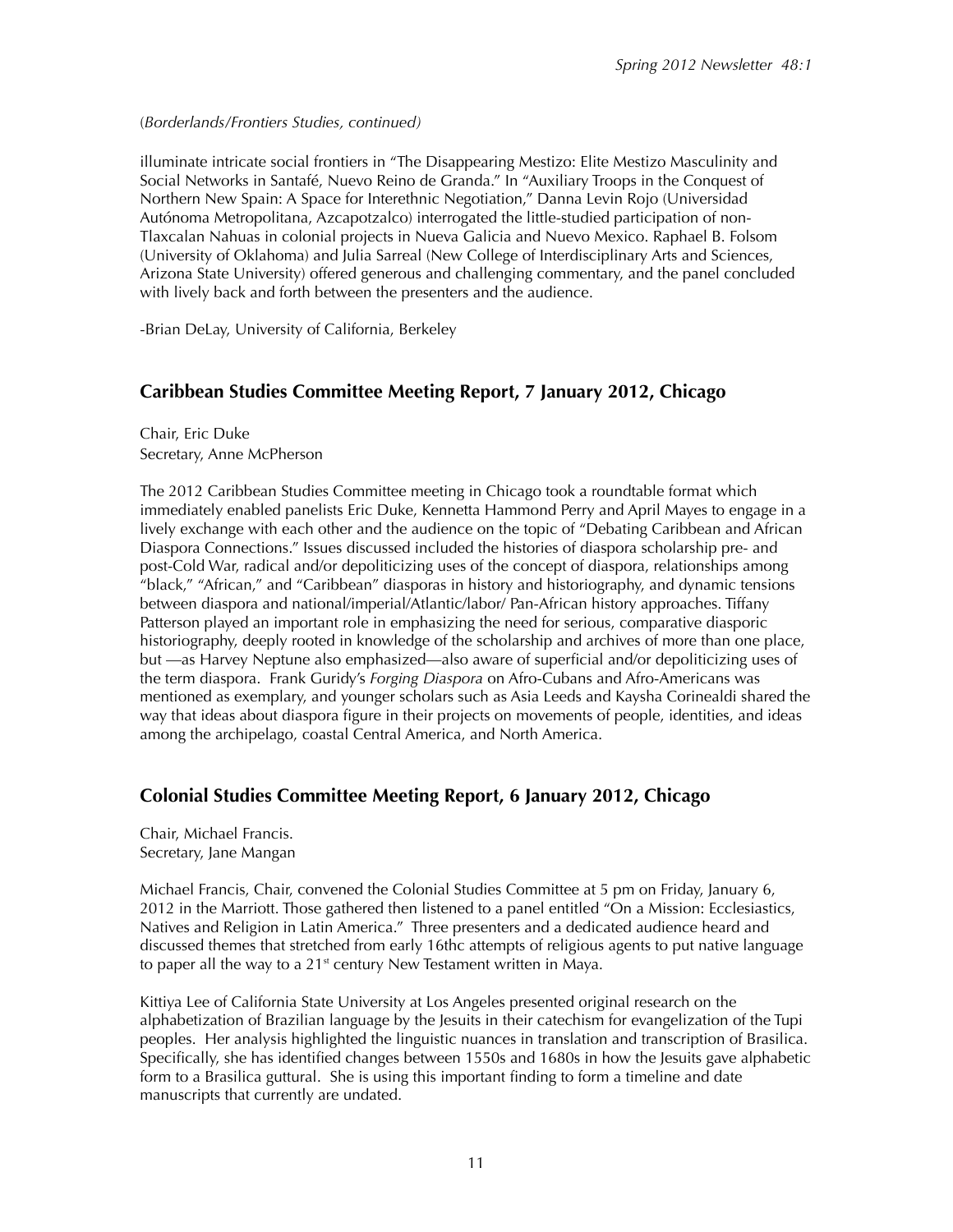#### (*Colonial Studies, continued)*

Rick Goulet, who teaches at Lock haven University, discussed his research about the short-lived Franciscan missions on the Upper Amazon frontier in the 1750s to 1790. He noted that indigenous agency, trade connections, and the presence of soldiers post-1776 constituted significant factors in the inability of the Franciscans to achieve long-term settlement in the region.

In the final paper of the session Mark Christiansen of Assumption College bridged colonial and nineteenth-century history in a paper that focused on a 19thc Methodist catechism written in Maya. Christiansen found the partial catechism in the Princeton library and followed clues to its origins to a missionary named Fletcher who was in Belize and/or the Yucatán in the mid-19thc. Fletcher learned Maya and taught Maya children in schools where he must have worked with them on translating the catechism.

Audience discussion emerged about catechisms, whether in the colonial era or the 19thc. Length and content of these books changed over time in ways that reveal important trends in the missionary process. At a fundamental level, the catechisms themselves are colonial creations because they emerged from a collaborative process between (often unnamed) indigenous agents and missionaries. Still, it is hard to piece together who determined structure and content, especially as the on-theground context changed over time.

The issue of language was another important theme across all three papers. Lee's work delves into the details of how an oral language became a written one in the sixteenth century and shows the process was not straightforward as it involved different opinions and disagreements and adapations. In Goulet's context no indigenous language grammar existed for the groups of the region leading to questions about how – and how well – communication carried between the two groups.

A final question raised by the audience generated discussion of the significance of this work for the big picture, specifically for making connections between the plurality of religious tradition and expression in the colonial period and the changing religious landscape of Latin American today. The meeting adjourned at 7 pm.

# **Gran Colombia Studies Committee Meeting Report, 6 January 2012, Chicago**

Chair: Marcela Echeverri Secretary: Joshua M. Rosenthal

The Gran Colombia Committee met in Chicago as a part of CLAH. The president of the Committee Marcela Echeverri had organized a paper session "New approaches to economic history," in an effort to consider the methodologies currently employed by scholars who weave economic themes into their research.

Chair, President of the Gran Colombia Committee Marcela Echeverri, provided opening comments on current approaches creatively transformed economic history. The presenters were Ernest Bassi, Sherwin Bryant, Valeria Coronel, and Kris E. Lane, with comments provided by Frank Safford, emeritus Northwestern University.

Ernest Bassi (UC Irving/Cornell University beginning Fall 2012) presented, "New Granada in the Caribbean Commercial System, 1774-1818," an examination of the commercial links between New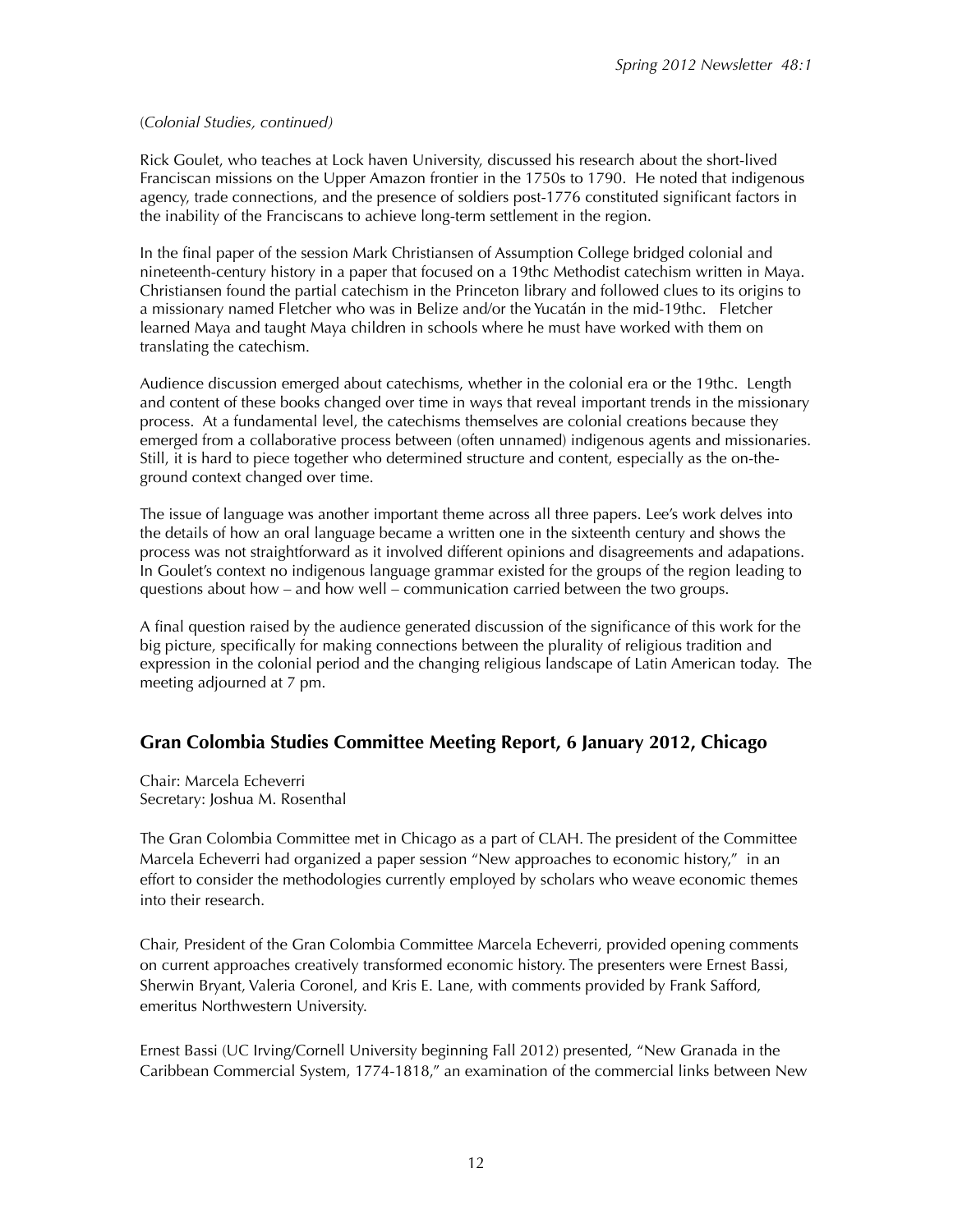*(Gran Colombia Studies, continued)*

Granada and Jamaica. Part of the paper consisted of a statistical profile of shipping between various parts in New Granada, emphasizing the degree that other ports including Portobelo, Santa Marta, Riohacha, and even smaller ports such as San Andres, participated in the trade. The increase of this trade was particularly notable after 1810, for example in 1814 30% of the ships entering Kingston were from New Granada, a quantity comparable to ships entering from Cuba. He also provided details on itineraries and goods.

From this information, Bassi deployed Fernand Braudel's distinction between peddlers and wholesalers to argue that this Caribbean trade was one of peddlers, a trend that persisted after the introduction of *comercio libre*. This reality, one of small ships making frequent stops and carrying information, places the coastal region with a greater Caribbean geographic space. Without arguing that this provided for any larger solidarities or identities, Bassi argued that this Caribbean perspective framed the way that people understood the events occurring in their world. Sherwin Bryant (Northwestern University) presented "Marriage, Sex, and Slavery at the Margins: Gender, Christian Conjugality, and Kin in Eighteenth-Century Popayán." The paper had three fundamental points. The first is that the presently employed economic/political frameworks seem to obscure how slavery functioned in a society, that is big questions stemming from inquiries into the economics of slavery often obscure the subtle dynamics of life. The second is that while we know that marriage mattered to slaves we do not have a clear understanding of what that importance tells us about slave culture. Bryant is interested in posing the question of how we examine how marriage mattered to the enslaved. The third point is the legal lens through which we view this issue. After making these points, Bryant introduced a single document from an annulment case involving two slaves in a gold producing region near Cali. The case, from 1720, was between Juana and Eugenio and turned on the question of whether she had had sexual relations with Eugenio's brother Miguel prior to the marriage. Working through the testimonies of various witnesses described the complexities of slave life at the time.

Bryant is interested in knowing why these particular points mattered so much to slaves. Did marriage provide them with rights and help maintain the community in a fashion we cannot see? Given the widely held understanding that individuals did not marry freely until the  $18<sup>th</sup>$  century, what were the material concerns in play here?

Valeria Coronel (FLACSO Quito) presented "Ethnicity, Labor Management, and the Problem of Unionism in 1930s Ecuador." Coronel began her paper by arguing against a dominant them of Ecuadorian historiography, that the indigenous community was not aggressive with regards to the Hacienda system and that they depended on the left for organizing. With reference to the agrarian reform of 1970 there is a general understanding that indigenous groups did not affect agrarian politics.

By looking at events in the 19330s Coronel challenges the idea of a passive indigenous peasantry by considering how agrarian property was transformed. A key part of this process were the alliances between the Partido Liberal and indigenous communities in the sierra central, as well as debt peons in the north and on the coast. The arrangements developed through these alliances were sometimes complex, to the point where there were competing claims to the same property. The disputes stemming from these concerns played into larger patterns of violence.

Coronel also discussed relations between campesinos and organized labor, and concluded by pointing out that prior to the reform of 1970 there was significant land distribution as part of social integration.

Kris E. Lane (Tulane University) presented "The Emerald Mountain: Notes on Colombian Emerald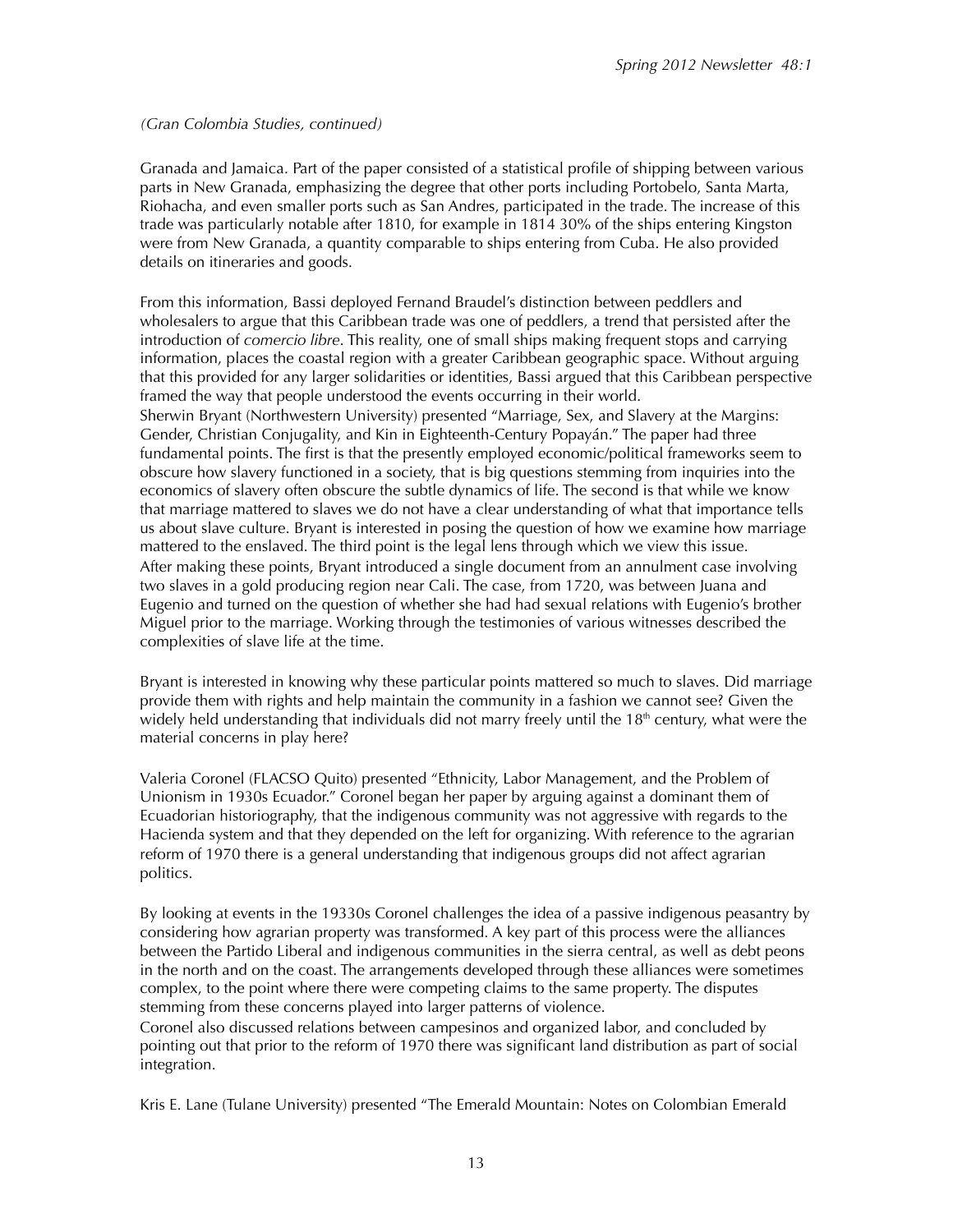*(Gran Colombia Studies, continued)*

Exports, 1538-2010." The paper was comprised of notes from his book on Colombian emeralds which remain the global standard for these gems.

Lane traced the commodity chain of emeralds mixing discussions of contemporary mining practices in Somondoco, Muzo, and other spots with the historic trade paths that brought them, via Goa, to the early modern Islamic empires. The mines of Colombia have gone through various periods of exploitation and "rediscovery."

He then presented images from the current emerald trade in Bogotá, and discussed the existence of a similar market in the Colonial era. Lane also explained the geographic conditions of the emerald producing regions. The talk was structured around a series of images, many Lane's own pictures. Comments by Professor Frank Safford and there were a number of points discussed after questions from the audience.

# **Mexican Studies Committee Meeting Report, 7 January 2011, Chicago**

#### **The Use of Visual Culture as Historical Evidence**

Chair: Rick López, Amherst College

Panelists: Patrice Elizabeth Olson, Illinois State University Anne Rubenstein, York University Barbara Mundy, Fordham University

John Fabián López (MIT) read Barbara Mundy's paper since she was unable to attend the conference. The paper began by noting the indigenous turn colonial history has taken in the last two decades. This tendency, marked by indigenous agency and presence, has privileged texts rather than objects. Mundy's paper addressed the possibilities of using objects--be they high art or crafts--as historical sources for reconstructing indigenous history. *How* to integrate these objects is still a matter of debate especially since they make uneasy companions to written texts. In essence, the process must address two questions: how to trace the sometimes invisible indigenous presence in an object? And, how to interpret the object in a way relevant to the production of history? Mundy, in an essay co-authored with Dana Leibsohn, offers two paradigms: "circulation" and "materiality". Each would involve a shift in the questions posed by colonial historians. No longer would scholars ask how an object "stands for" or illustrates indigenous absence or resistance, but how an object forged meaning in the multiple settings through which it once traveled. Mundy then discussed a number of objects created in or about colonial Latin America showing how a mix of materials used in a particular craft might speak to indigenous responses to other parts of the world. This would mean studying trade not involving Europeans and analyzing the way in which traditions were transformed but not eliminated. In all, Muddy's paper suggested approaches to history that push beyond traditional questions of the aesthetic effect commonly linked to the study of art.

Rick López described the possibilities visual sources and material objects might have for the construction of "alternative narratives." These narratives, expressed López, could offer parallel visions of the way subaltern subjects made sense of the world. Specifically, López seeks to move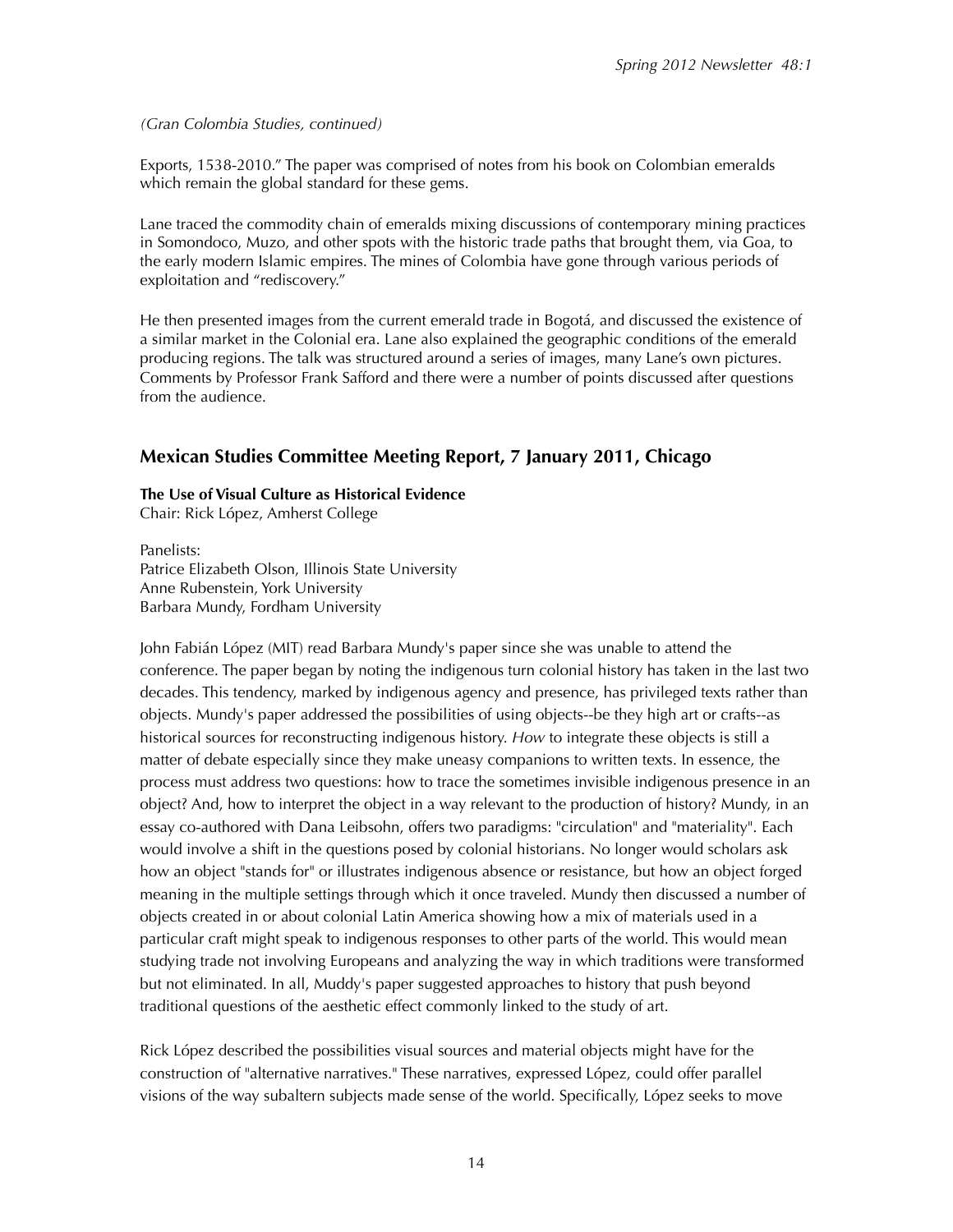#### *(Mexican Studies, continued)*

beyond the tendency that presents compelling visual materials alongside historical writing rather than analyze them as sources. To this end, López discussed several images. In the first, a 1921 photograph published in Mexico's *El Universal* that depicted the winner of the "India Bonita" contest, López pointed out the contrasting the role played by each figure in the photograph. For the second image, the detail of a 1779 Voting box from Olinalá Guerrero, López examined the incorporation of European tastes into previously indigenous motifs created with local materials. Analyzed alongside written sources such as tribute records, this voting box represented a marrying of elite taste and mass consumption. Produced in 19th-century Guerrero, a painted baúl and costurera, constituted López's third and fourth images. After the revolution, elite families began to collect these items believing they symbolized something authentically Mexican. Looking closely at the images on each box, López explained what they tell us about changing tastes as well as Olinalá's local economy in which the lives of artisans were increasingly precarious. The last 3 images, botanical drawings, displayed the combination of indigenous knowledge and Spain's attempts to promote scientific production. A comparison of the three illustrations points to the tensions in colonial scientific practices that at once relied on indigenous knowledge and attempted to erase and replace it with principles of the European enlightenment.

Anne Rubenstein began her presentation by referencing her long interest in understanding the meaning of movie going. She explained how difficult it has been to capture the meaning people ascribed to movies. Because only indirect evidence remains, understanding fans historically has been difficult. In this sense, the internet has presented great advances as it makes visible the type of communication among fans that has always existed. In these exchanges, whole communities emerge. Through a drawing of Lola la Trailera, uploaded onto the website Deviant Art, Rubenstein's presentation focused on how she interprets such material in her analysis of fan behavior. Fans' comments constitute an important source of interpretation as they provide a context for the image's meaning beyond what it depicts. A second level of analysis stems from an understanding of the website itself as a node in a wider system of interests or characteristics of the fan community. The third step is a close reading of the image itself with particular attention to what the artist has preserved and changed from the original movie depiction. Rubenstein explained the set of knowledge skills that allows her to make particular interpretations. These include the changing approaches to drawing itself, the gift economy of the fan community, and the types of exchanges that take place around particular images. This last point, she explained, involved a combination of image and text. She concluded by pointing out that, with the information offered through the internet, no longer is the problem a lack of sources, but the challenge of sorting through the almost endless material.

Patrice Olson presentation discussed protest art, specifically the graffiti art that covered the streets of Oaxaca during the 2006 protests against Governor Ulises Ruiz. Olson uses these visual representations to "read" the streets. As a source base, this art is ephemeral and its authorship almost always unknown. But it is also a collective form of art and therefore represents a good indication of what some segments of the population are thinking and seeing. It is a political act, emphasized Olson, and a way of reclaiming public space. Moreover, it is a medium of communication over which those in power have little control. Governors such as Ruiz could close newspapers and governments can shut down the internet, but controlling the streets can prove harder. Ultimately,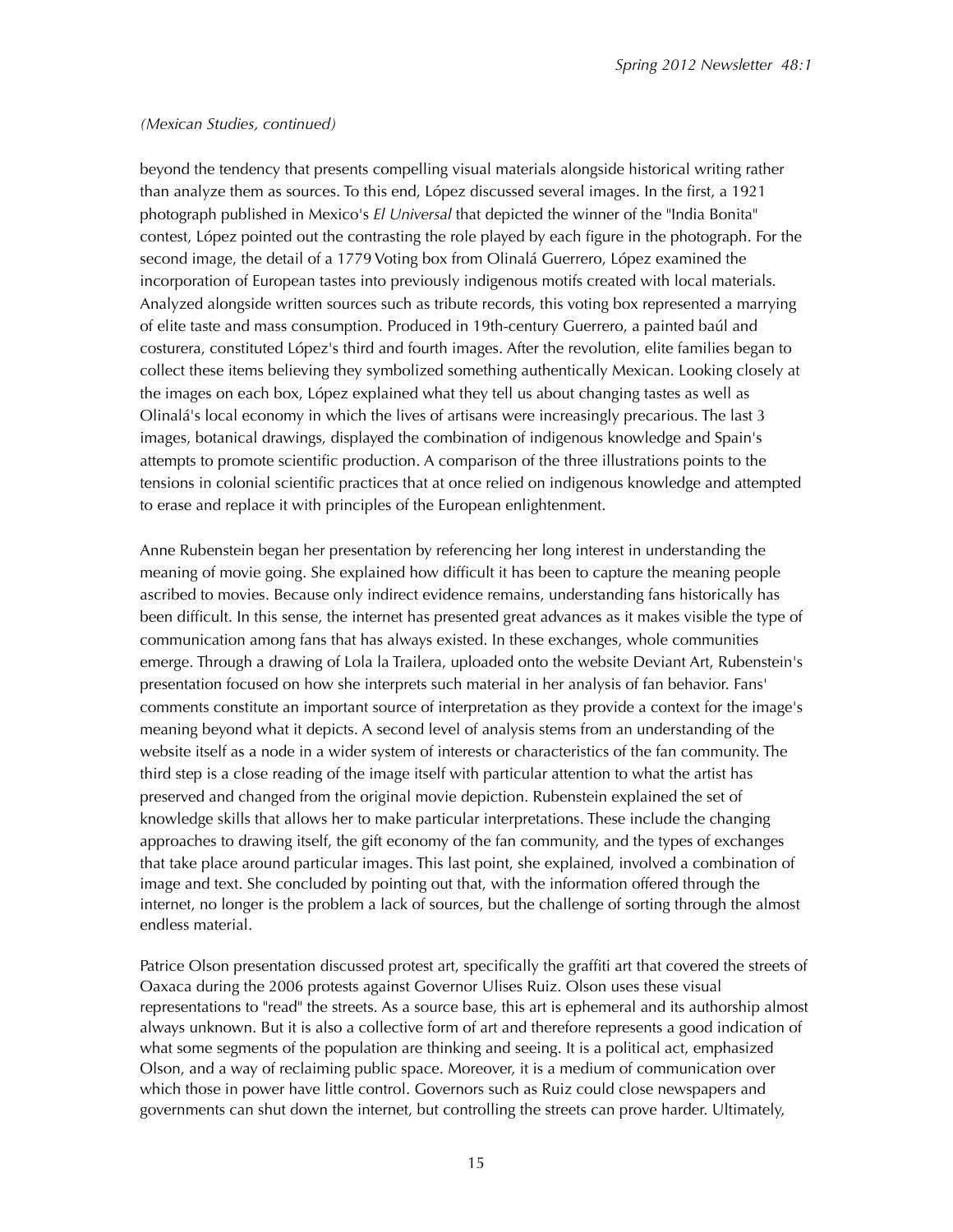#### *(Mexican Studies, continued)*

graffiti art is a constant reminder of struggles for social justice in all parts of the world. Olson then described some of the specific characteristics of stencil art. Stencils are based on contrast. They juxtapose light and dark, point to disparate concepts often venturing into the realm of the absurd as a way to shock the viewer. They alter the environment in which they are placed and co-exit with other material becoming a collage of sorts. The strategic placement of stencils, moreover, can highlight hidden places. Significantly, "stencileros" challenge the conventional idea of art: they say it's not art, but simply a form of expression that becomes a chaotic dialogue, a space to expose contradictions in society.

## **Questions**

Chris Moore (Indiana University) asked about the potential use of visual sources for environmental history. In response, Rick López pointed out the nexus between visual and environmental sources- for example, how famous artists have depicted "mexicanidad" and how this differs from foreign portrayals. Taking it one step further, Rick López explained how the government might then fold back such portrayals as it designs particular policies. John López emphasized that images do indeed afford another component for doing environmental history because they inform us about the cultural underpinnings of a particular time period. Myrna Santiago (St. Mary's College) lamented that some of the limitations of using images in historical studies stem from practical considerations such as the high expense of publishing them. Emily Wakild (Wake Forest University) pointed to the usefulness of aerial photography such as that found in the ICA (a construction company that has an archive and aerial photos) in Mexico City. Such images can help chart change over time in landscape. In this sense, replied Rick López, we might apply some of the insights traditionally used by critical cartographers to help us extrapolate information about other kinds of images. Elaine Carey (St. John's University) posed two questions. In her first, to Olson, she asked whether the graffiti slogans in Oaxaca were tested verbally before they were grafted onto the walls as occurred during the Arab Spring. In her question, Carey also noted the universality of many slogans, as they resembled those used around the world in 1968. Her second question, to Rubenstein, concerned the possible effects of editing equipment. Given its accessibility, she asked if it had led fans to reconfigure "Lola la Trailera" films (1983, 1985, 1988). Ryan Jones (University Illinois Urbana Champaign) asked about the genealogy of the slogan "Question Imposed Heterosexuality" brought up by Olson. He noted that these were common in the 1970s. Beau Gaitors (Tulane University) likewise asked Olson about the specific processes by which graffitied walls are whitewashed. Finally, Rubenstein asked Olson to what extent the street art she studies could be considered a Latin American phenomenon.

# –––––––––––––––––––––––––––––––––––––––––––––––––––––––––––––––––––––––– **V. SCOBIE AWARD REPORT**

**MATTHEW FRANCIS RAREY** UNIVERSITY OF WISCONSIN-MADISON

## *Performance, Visuality, and the Contested Public Spaces of Salvador da Bahia, 1763-1835*

With the generous support of the James R. Scobie Memorial Award from the Conference on Latin American History, and supplemental funds provided by the Joaquim Nabuco Award from the University of Wisconsin-Madison Brazil Initiative, I spent the first two months of 2012 in Salvador, Bahia, Brazil, conducting preliminary research for my dissertation project, "Performance, Visuality,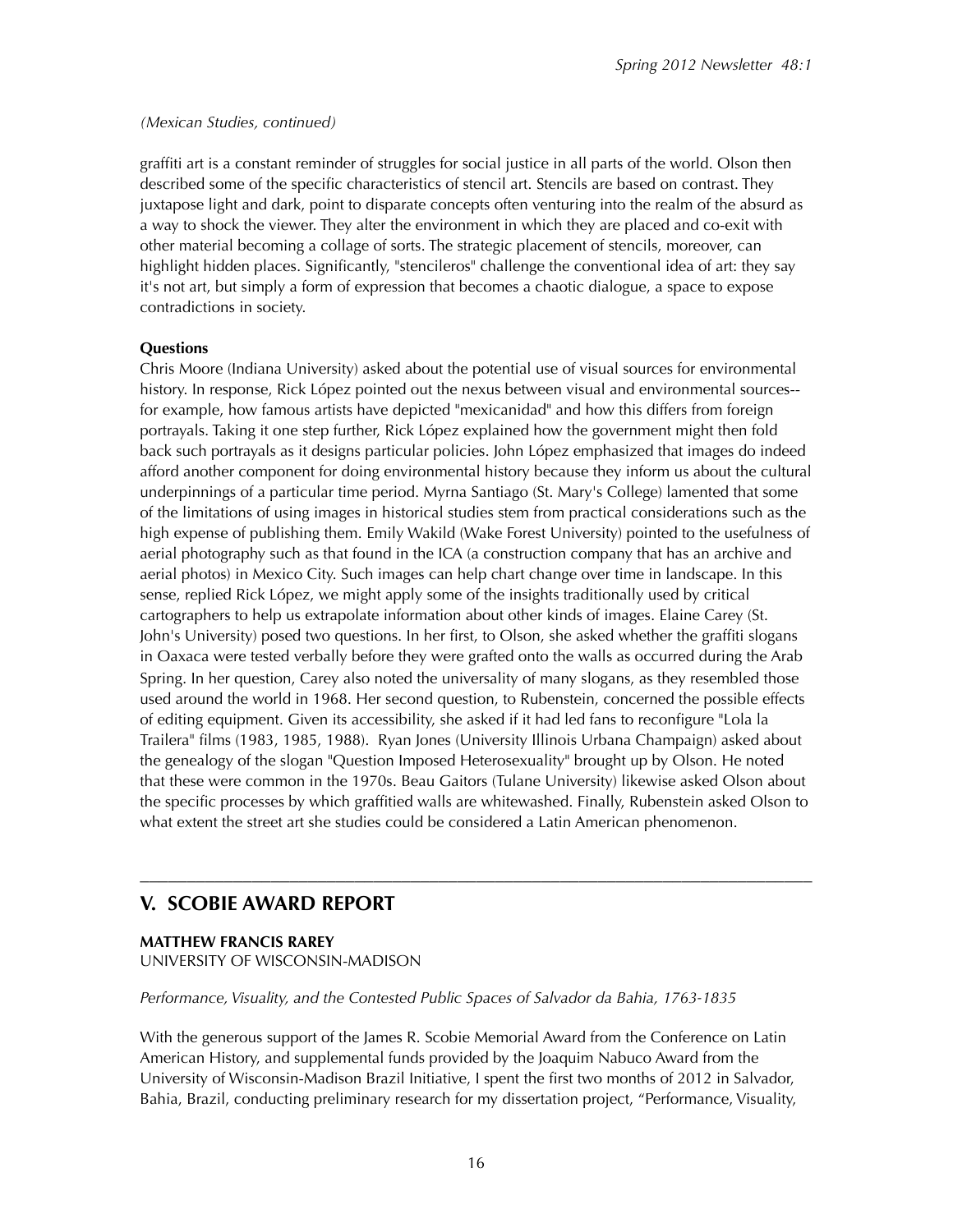#### *(Scobie Report, continued)*

#### and the Contested Public Spaces of Salvador da Bahia, 1763-1835."

My project examines the role of the regulation, manipulation, and visual representation of public space in shaping the diverse and contested collective ideals of racial and political autonomy, African cultural resistance, and hegemony that motivated slave rebellions in the early 19th century Atlantic world. Between 1807 and 1835, Salvador was witness to over one revolt per year, culminating with the largest mainland slave revolt in the Americas. Prior to and during this period, the complex dynamics of racial and cultural power in Salvador are enacted through performative acts of rebellion by black Brazilians ranging from street parades to violent revolt, as well as hundreds of images in artists' books, military maps, and illustrated travel narratives printed in Europe and Brazil. In this context, what are historians to make of the proliferation of images of the city and its inhabitants during a time when the city's social landscape seemed to be in rebellion? How may we consider public performances as potential stagings of power for particular African groups in dialogue with structures of political and social power in Salvador? And how did the city government regulate public space and performance in response? To investigate these questions, I spent nine weeks in Salvador, analyzing printed images and artworks, judicial and legal proceedings, and accounts of public performances produced during the early 19th century, reading them in conversation with judicial and personal accounts of slave rebellion that characterize Salvador at this time.

My first two weeks were spent at the Arquivo Público do Estado da Bahia (APEB). Though I was quickly acquainted with the bureaucratic difficulties of conducting archival research in Brazil, a few wonderful assistants helped me to navigate the archive's complex holdings. I read all of the original judicial proceedings related to the 1835 revolt of the Malês in Salvador, an event which factors heavily into Chapter 3 of my dissertation project. I examined trial records, police accounts of the revolt, and records of the punishments inflicted against the revolt's leaders. Most importantly, I was able to gain access – as well as hi-resolution digital photographs – of the series of apotropaic pages with abstract designs and Arabic-inspired scripts carried by participants in the rebellion. These are key documents, as they are, to the best of my knowledge, the only images produced by members of a slave rebellion in Salvador. In Chapter 4 of my thesis, I analyze these images in direct dialogue with other images of Salvador's enslaved African population produced by Europeans at exactly the same time, arguing for the primary role of contested transatlantic visualities in slave rebellion.

During my stay, however, the holdings of the Arquivo Histórico Municipal de Salvador (AHMS) proved much more useful to my research than originally anticipated. For nearly seven weeks, I was the sole researcher at this archive, and it was soon apparent I would only have time to access a small portion of the 1763-1835 date range my larger project entails. I decided to prioritize: my primary goal in the AHMS was to find all of the documentation associated with the city council's decision to remove the city's pelourinho, or public whipping post in September 1835. I sought the text of this document, as well as its associated correspondence, to learn of the motivation for removing a powerful governmental symbol of authority soon after the Malê rebellion, an event that bookends my entire argument. When I found no reference to this request in the city council proceedings between 1835 and 1840, I systematically began to read *all* the documentation in the archive between these years.

My research at the AHMS proceeded slowly, as approximately half of the archive's holdings are in loose documents only roughly categorized by date range and type. Yet as the sole researcher, I was able to develop a very close working relationship with the staff. As a result, I uncovered a wealth of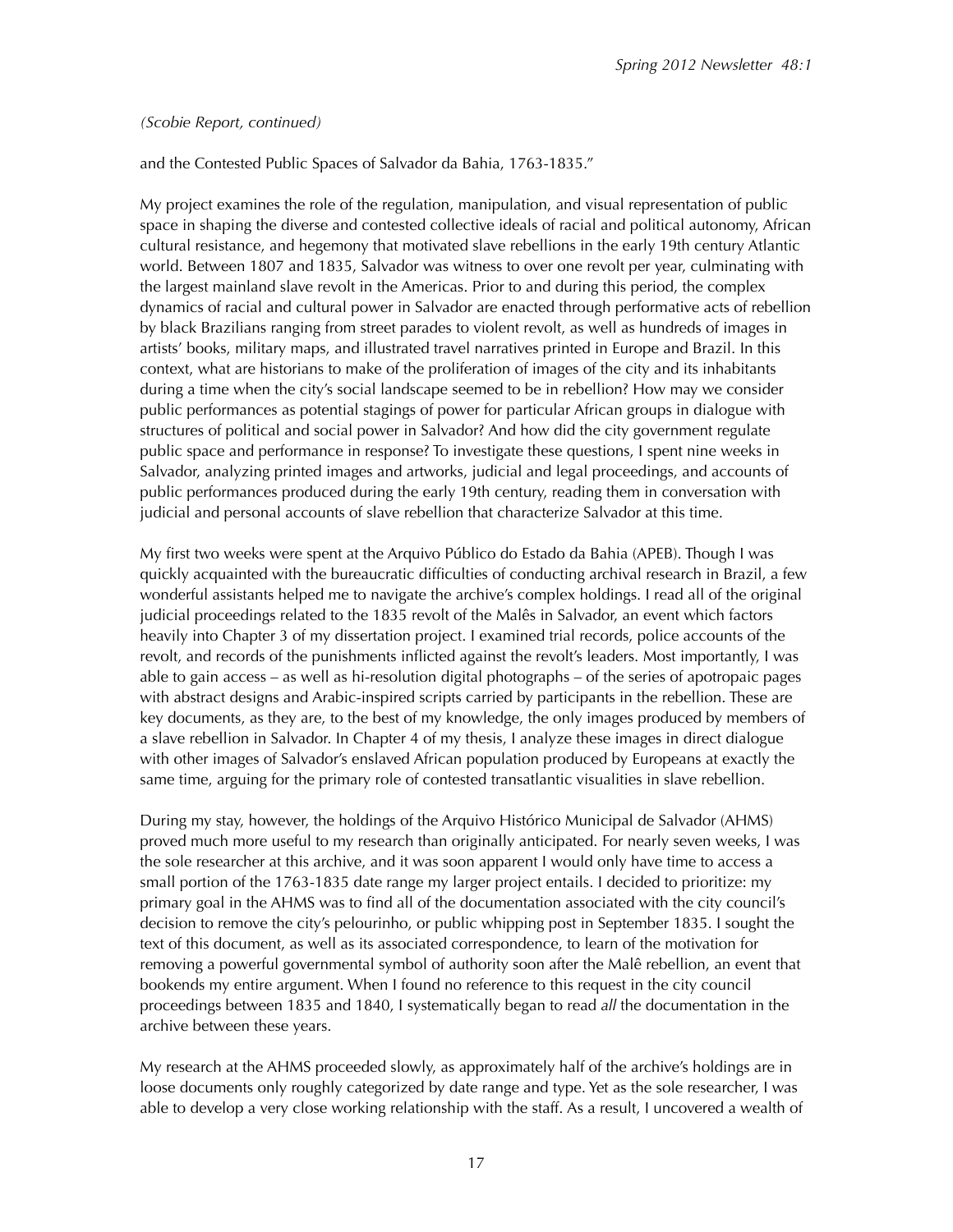#### *(Scobie Report, continued)*

new documentation. Between 1830 and 1840 the city council of Salvador passed a series of decrees directed at limiting the ability of Africans to perform in city streets, including regulations against drumming; dancing; the wearing of masks; and passing alone or without a master's note after nightfall. All this confirmed my larger thesis about the importance of the regulation of public space in Salvador and the potential rebellious power contained in symbolically performative acts. Yet, as of my last day at the AHMS, I still had not found the pelourinho removal request. Having exhausted all other possibilities, one of the archive's employees brought me an unlabeled box. There, in the midst of unrelated papers, was the pelourinho removal request – presumably misfiled because its date and content differ significantly from how this document has been described in scholarly works over the course of the  $20<sup>th</sup>$  century. Finding this document was a hugely significant step for my project and for scholarship on the history of 1830s Salvador as a whole.

In addition to my work at archives, I also spent time recording early  $19<sup>th</sup>$  century artworks held in Salvador's museums. Through some connections, pre-written letters of introduction, and some subtle requests for *jeitinhos*, I was able to photograph a large collection of prints from the Museu de Arta da Bahia, as well as a series of sculptures of Christ made by Francisco Manoel das Chagas, an Afro-Brazilian sculptor active in the late  $18<sup>th</sup>$  century whose most important work is otherwise off-limits to the public. As a result of my findings at both archives, as well as my access to these artworks, I am now convinced that this project will successfully argue for a complex new understanding of the relationships between visual culture, the regulation and contested control of public space, and slave rebellions in the late  $18<sup>th</sup>$  and early  $19<sup>th</sup>$  century Atlantic.

This project has been in development for some time, and there are many I wish to thank for seeing it through its first phase of archival research. As always, I thank my wife, but particularly for her support and optimism during a lost week of work as a result of the police strike in early February, when all seemed close to being lost. At UW-Madison, I must acknowledge my entire doctoral committee: my main advisor, Jill H. Casid, for assisting with all stages of the project; as well as Henry J. Drewal, James H. Sweet, Preeti Chopra, and Severino Albuquerque. In Salvador, my heartfelt gratitude goes to the entire staff of the APEB for all their help with my work and especially for the routine offers of free coffee and cookies; to Erivan Andrade of the Pestana Convento do Carmo Hotel in Salvador for allowing me access to Chagas' sculptures; to Sylvia Athayde, Director of the Museu de Arte da Bahia; and especially to Felisberto Gomes and Adriana Pacheco of the AHMS. I will never forget Adriana's genuine excitement when I finally found the pelourinho removal request: she was jumping up and down.

Finally, if the James R. Scobie Memorial Award was meant to fund an "exploratory research trip abroad to determine the feasibility of a Ph.D. dissertation topic," it has not only convinced me the project is feasible and of significant scholarly importance, it has made the project much more competitive for further external funding. Two weeks ago, I secured funding for a September 2012- May 2013 research trip to be divided equally between archives in Lisbon, Rio de Janeiro, and Salvador: a focused and long-term research effort that will provide enough material to turn my thesis into my first book. I have the CLAH and the James R. Scobie Memorial Award to acknowledge for providing me this wonderful opportunity, which is now taking my research to heights I had not anticipated previously. Thank you to the entire award committee and the rest of the conference for making it possible.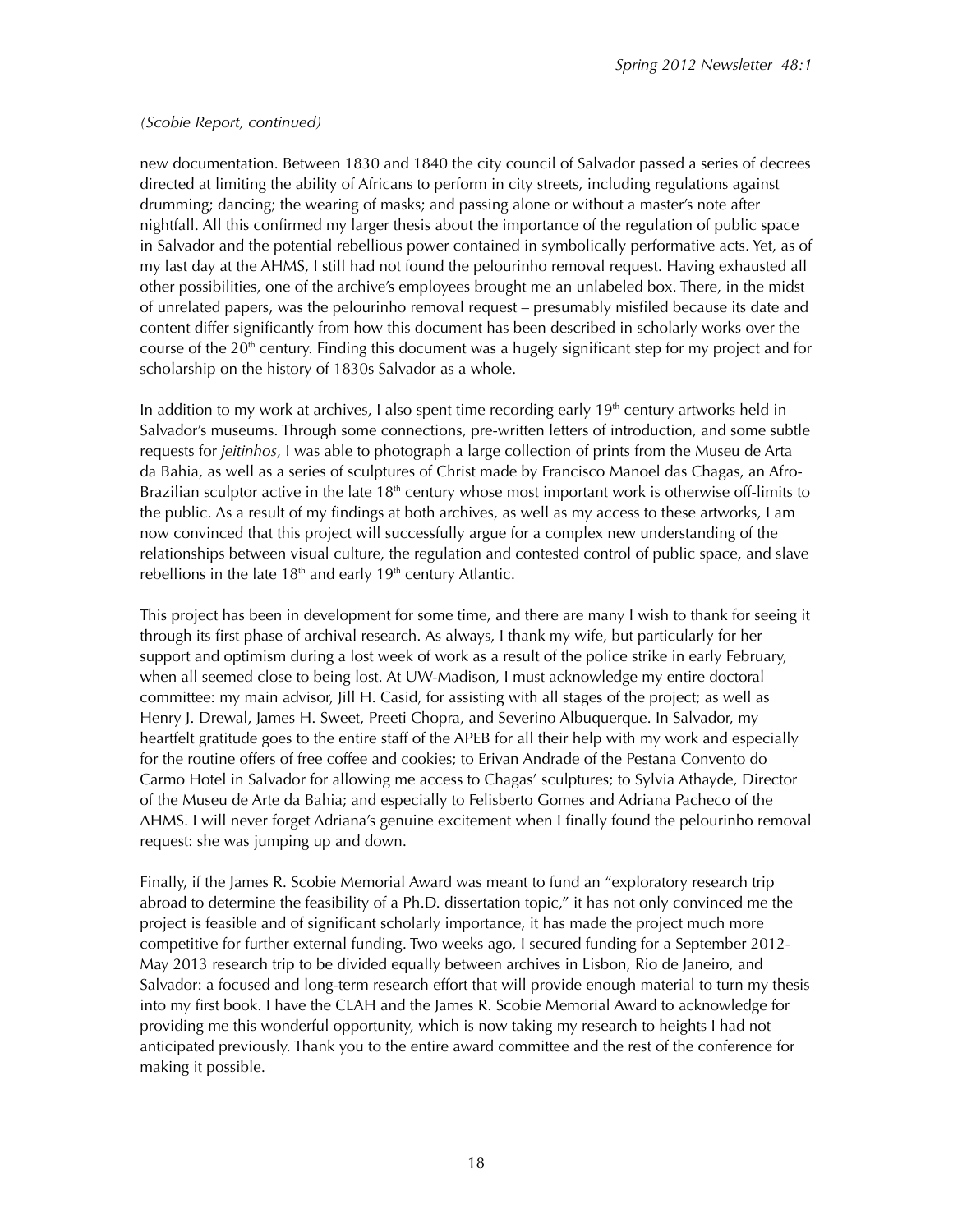# **VI. CLAH 2011 PRIZE AND AWARD RECIPIENTS**

### **Bolton-Johnson Prize**

The winner of the Bolton-Johnson Prize for the best book in English on any significant aspect of Latin American history is **Richard Graham** for *Feeding the City: From Street Market to Liberal Reform in Salvador, Brazil*, (Texas, 2010). Honorable Mention went to **Jane Landers** for *Atlantic Creoles in the Age of Revolutions,* (Harvard, 2010).

––––––––––––––––––––––––––––––––––––––––––––––––––––––––––––––––––––––––

## **Lydia Cabrera Award for Cuban Historical Studies**

The Lydia Cabrera Prize for the best project proposal for the study of Cuba between 1492 and 1868 was awarded to **Sitela Alvarez** of Tulane University, "The Religious and Nationalist Transformation of Cuba<sup>"</sup>

#### **Conference on Latin American History Prize**

Awarded annually for a distinguished article on any significant aspect of Latin American history appearing in journals edited or published in the United States, other than in *HAHR* or *The Americas*. The winners for 2011are **Celso Castilho and Camillia Cowling**, "Funding Freedom, Popularizing Politics: Abolitionism and Local Emancipation Funds in 1880s Brazil, *Luso-Brazilian Review*, 47:1 (Spring, 2010): 89-120.

#### **Lewis Hanke Prize**

Given annually to a recent Ph.D. recipient in order to conduct field research that will allow transformation of the dissertation into a book, the Lewis Hanke Prize was awarded to **David Rex-Galindo** of Southern Methodist University for "'To Sin No More': Franciscan Missionaries and the Conversion of the Hispanic World." Honorable Mention went to **Camilo Trumper** of University of California, Berkeley for "'A Ganar La Calle': The Politics of Public Space and Public Art in Allende's Chile."

#### **James Alexander Robertson Memorial Prize**

For the best article in the *Hispanic American Historical Review*, the James Alexander Robertson Memorial Prize was awarded to **Marcela Echeverri** for "Popular Royalists, Empire, and Politics in Southwestern New Granada, 1809 – 1819", in the *Hispanic American Historical Review,* 91:2 (May 2011). Honorable Mention was awarded to **Karen Racine** for "'This England and This Now': British Cultural and Intellectual Influence in the Spanish American Independence Era", in the *Hispanic American Historical Review,* 90:3 (August 2010).

#### **Tibesar Prize**

The Tibesar Prize, for the most distinguished article published by *The Americas* went to **George Reid Andrews**, "Afro-World: African-Diaspora Thought and Practice in Montevideo, Uruguay, 1830-2000! in *The Americas* 67:1 (July 2010). Honorable Mention went to **Stephen Lewis**, "Modernizing Message, Mystical Messenger: The Teatro Petul in the Chiapas Highlands, 1954-1974! in *The Americas* 67:3 (January 2011).

#### **Warren Dean Memorial Prize**

Awarded for the best work on the history of Brazil published in 2009 and 2010, the 2011 prize was presented to **Thomas Rogers** for *The Deepest Wounds: A Labor and Environmental History of Sugar in Northeast Brazil*, (University of North Carolina, 2010). Honorable Mention went to **Mark Harris** for *Rebellion on the Amazon: The Cabanagem, Race, and Popular Culture in the North of Brazil, 1798-1840*, (Cambridge, 2010) and to **Heather Flynn Roller** for Colonial Collecting Expeditions and the Pursuit of Opportunities in the Amazonian Sertão, c. 1750-1800," (The Americas 66:4, April, 2010).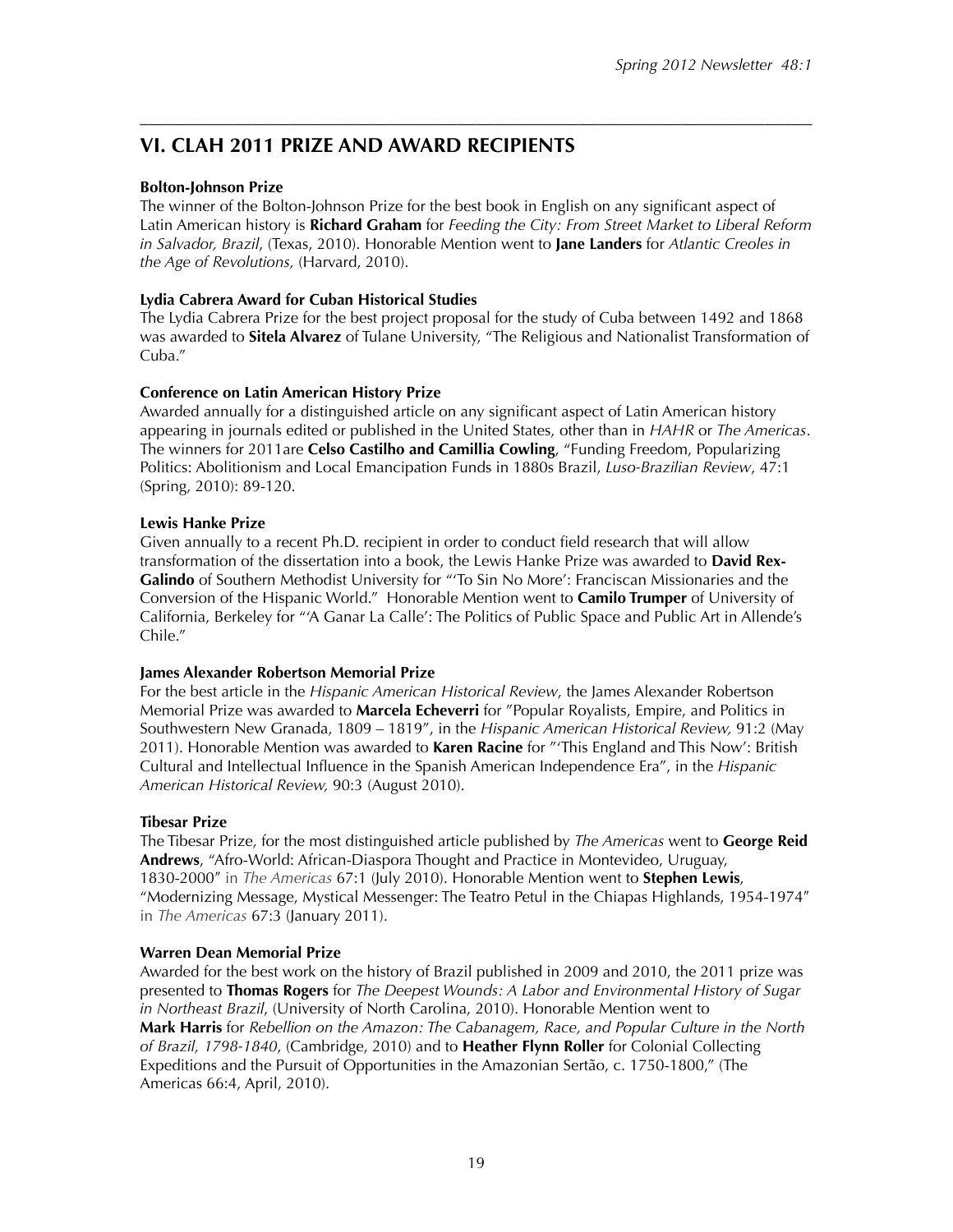# **Howard Cline Prize**

For the best work on Indians in Latin American history in 2009 and 2010, the 2011 prize was presented to **Gabriela Ramos** for *Death and Conversion in the Andes: Lima and Cuzco*, 1532-1670, (Norte Dame University Press, 2010).

# **James R. Scobie Memorial Award for Preliminary Dissertation Research**

The purpose of the James R. Scobie Memorial Award is to permit a short, exploratory research trip abroad to determine the feasibility of a Ph.D. dissertation topic dealing with some facet of Latin American History. This year's recipients included **Adriana Chira** of University of Michigan, **Shawn Moura** of University of Maryland, College Park, **Benjamin Nobbs-Thiessen** of Emory University, and **Erin Zavitz** of University of Florida.

## **Elinor Melville Prize for Environmental History**

The Elinor Melville Prize is awarded for the best book in English, French, Spanish or Portuguese on Latin American Environmental History that is published anywhere during the imprint year previous to the year of the award. The winner is **Mark Carey** for *In the Shadow of Melting Glaciers: Climate Change and Andean Society,* (Oxford, 2010).

# **Mexican History Book Prize**

Awarded annually for the book or article judged to be the most significant work on the history of Mexico. The 2011 prize recipient is **Paul Eiss** *for In the Name of El Pueblo: Place, Community, and the Politics of History in Yucatán,* (Duke, 2010). Honorable Mention went to **Pablo Piccato** for *The Tyranny of Option: Honor in the Construction of the Mexican Public Sphere*, (Duke, 2010).

# **Distinguished Service Award**

The Conference on Latin American History Award for Distinguished Service to the profession is conferred upon a person whose career in scholarship, teaching, publishing, librarianship, institutional development or other fields demonstrates significant contributions to the advancement of the study of Latin American history in the United States. This year's Distinguished Service Award was given to **Paul Vanderwood**.

# –––––––––––––––––––––––––––––––––––––––––––––––––––––––––––––––––––––––– **VII. CLAH 2012 PRIZE AND AWARD DESCRIPTIONS**

# **PRIZES FOR WHICH NOMINATIONS ARE REQUIRED:**

# **DISTINGUISHED SERVICE AWARD**

\$500 is awarded each year to a Conference member whose career in scholarship, teaching, publishing, librarianship, institutional development, or other fields evidences significant contributions to the advancement of the study of Latin American History in the United States.

The Conference on Latin American History Award for Distinguished Service to the profession was established in 1969 by the General Committee and approved in 1971. The following guidelines are based upon the relevant CLAH By-Laws. Requirements of the Award: The award shall be conferred upon a person whose career in scholarship, teaching, publishing, librarianship, institutional development or other fields demonstrates significant contributions to the advancement of the study of Latin American history in the United States.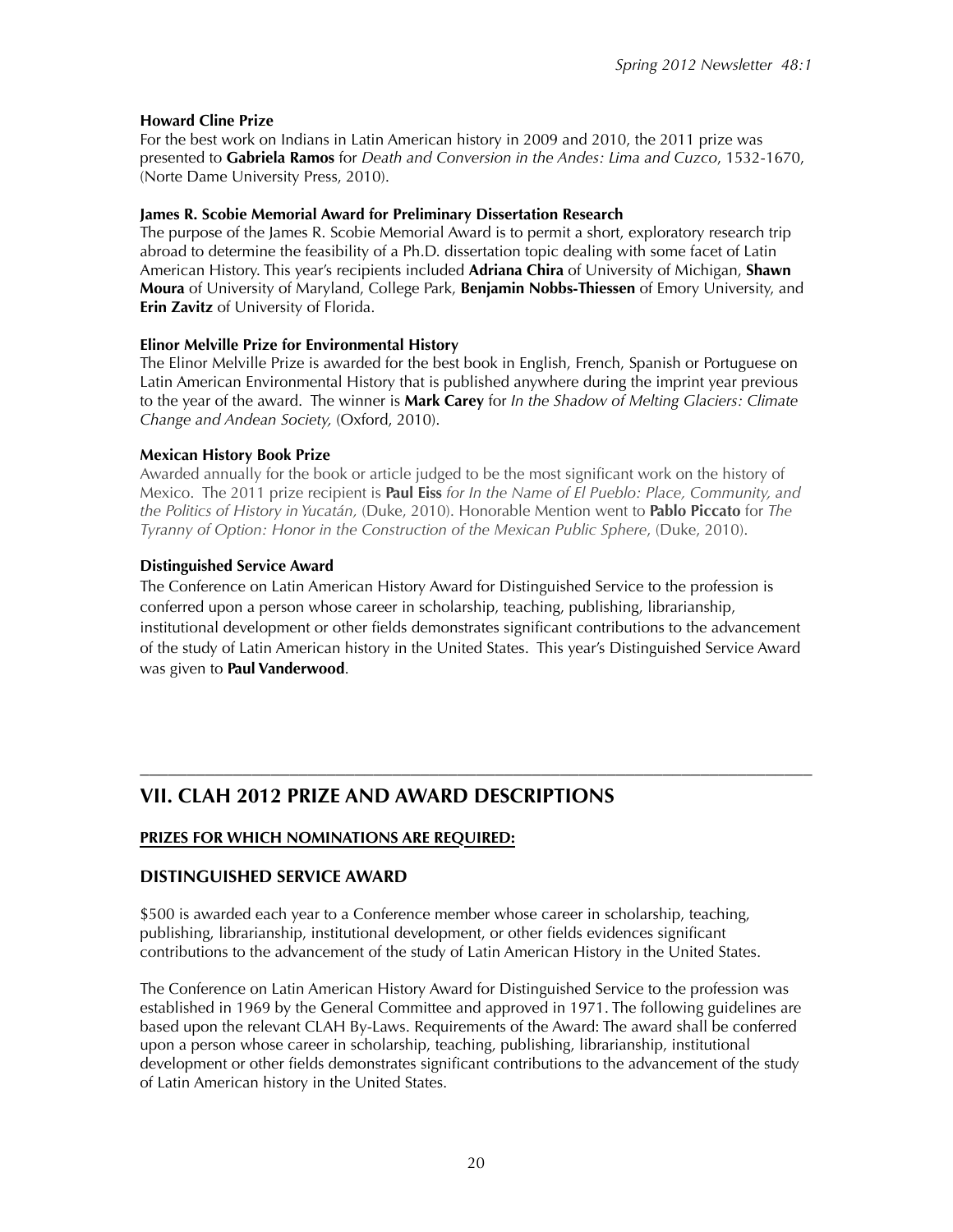Administration of the Award:

1. The award shall be made annually.

2. Nominations for the award may be made by any member of the Conference and forwarded to the Distinguished Service Committee by June 1 of each year. Nominations should consist of a letter from the nominator summarizing the nominee's lifetime contributions in the areas contemplated by this award, the candidate's CV, and no more than five letters of support from colleagues familiar with the nominee's service.

3. The Distinguished Service Committee shall present its recommendation to the Secretariat and the President of CLAH by September 15 of each year. At its discretion, the committee may recommend that none of the nominees receive the award.

4. The award shall be in the form of a plaque suitably designed and inscribed and with a stipend of \$500 for presentation on the occasion of the Annual Conference meeting in January following the award year. The recipient will normally deliver an address at the CLAH luncheon.

5. At its discretion, the committee may recommend that worthy but unsuccessful nominations be carried forward for consideration the following year. In this case, the committee will notify the nominator so that he or she can update the nomination as needed.

## **Distinguished Service Award Committee for 2012:**

Chair: Barbara Tenenbaum, Library of Congress, bten@loc.gov

Hendrik Kraay, University of Calgary, kraay@ucalgary.ca

Rebecca Scott, University of Michigan, rjscott@umich.edu

**Deadline for receipt of nominations:** June 1, 2012

## **BOLTON-JOHNSON PRIZE**

The Bolton prize was established in 1956. It was enhanced in 2000 by a generous donation from Dr. John J. Johnson and is now the Bolton-Johnson Prize. It carries a stipend of \$1,000. The Bolton-Johnson Prize is awarded for the best book in English on any significant aspect of Latin American History that is published anywhere during the imprint year previous to the year of the award. Sound scholarship, grace of style, and importance of the scholarly contribution are among the criteria for the award. Normally not considered for the award are translations, anthologies of selections by several authors, reprints or re-editions or works published previously, and works not primarily historiographical in aim or content. An Honorable Mention Award may be made for an additional distinguished work deemed worthy by the Bolton-Johnson Prize Committee. It carries a stipend of \$200.

1. To be considered for the Bolton-Johnson Prize, a book must bear the imprint of the year prior to the year for which the award is made. Hence, for the 2012 Bolton-Johnson Prize, to be awarded in January of 2013, the Bolton-Johnson Prize Committee will review and judge books with imprint year 2011.

2. The CLAH Secretariat will invite publishers to nominate books for prize consideration. Submission procedures are available on the CLAH website: CLAH members may also nominate books. For a book to be considered, each of the three committee members must receive a copy, either from the publisher or from another source. Books received after June 1 of the award year will not be considered. The secretariat should be informed of the committee's decision no later than October 15, 2012.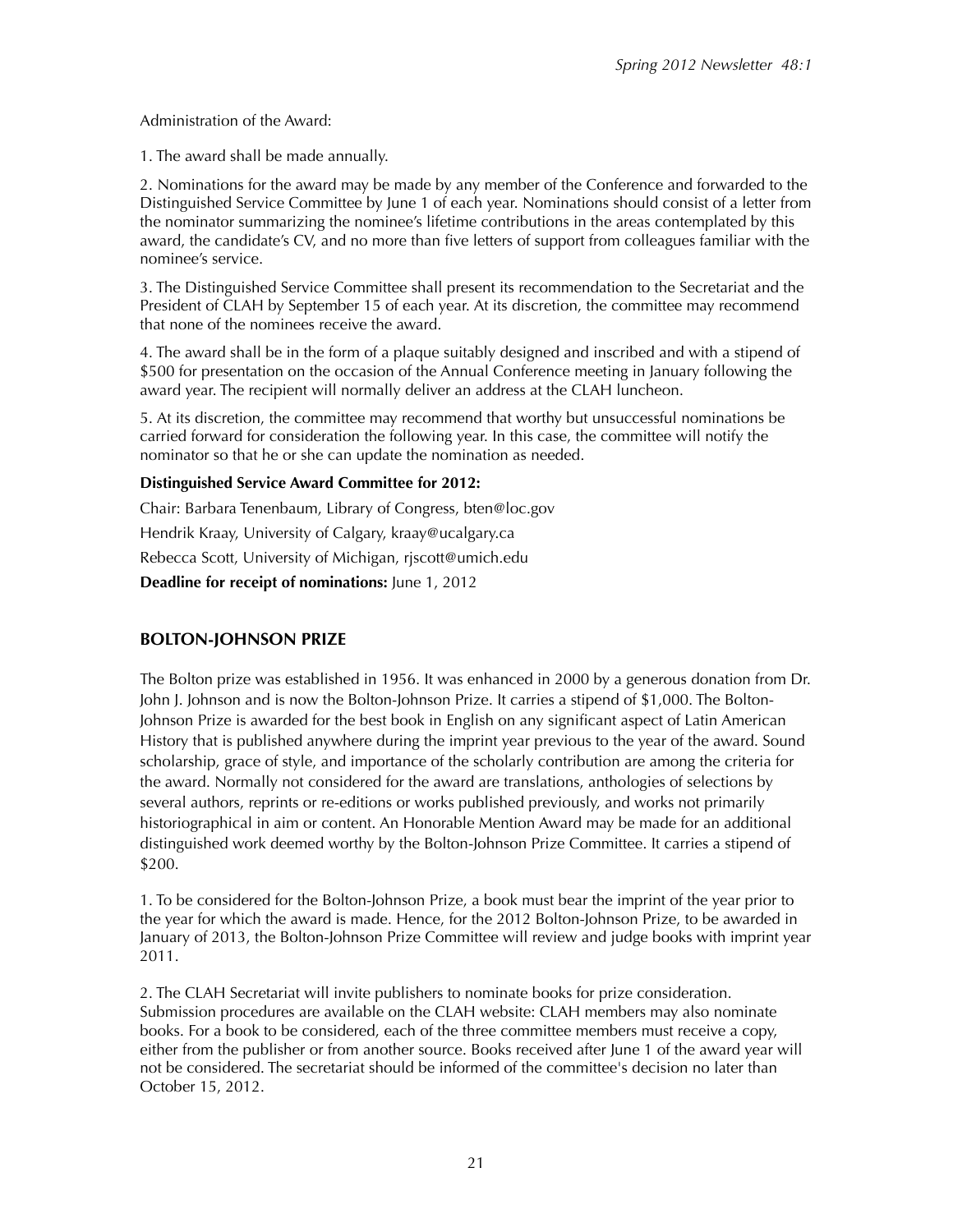3. Authors are advised to consult their publishers to be certain their books have been nominated and copies sent.

4. The Bolton-Johnson Prize Committee is under no obligation to identify or seek out potential books for consideration.

#### **Bolton-Johnson Prize Committee for 2012:**

Chair: Richard Graham, The University of Texas at Austin, Emeritus, 13 Vuelta Sabio, Santa Fe, NM 87506

Emilio Kourí, The University of Chicago, Department of History, 1126 East 59th Street, Chicago, IL 60637

Martha Few, The University of Arizona, Department of History, Social Sciences 215, Tucson, AZ 85721-0027

**Deadline for receipt of nominations**: June 1, 2012

# **ELINOR MELVILLE PRIZE FOR LATIN AMERICAN ENVIRONMENTAL HISTORY**

The Melville prize was established in 2007 through a bequest from Elinor Kerr Melville. It carries a stipend of \$500. The Melville prize is awarded for the best book in English, French, Spanish or Portuguese on Latin American Environmental History that is published anywhere during the imprint year previous to the year of the award. Melville defined environmental history as "the study of the mutual influences of social and natural processes." The prize will go to the book that best fits that definition, while also considering sound scholarship, grace of style, and importance of the scholarly contribution as criteria for the award. Normally not considered for the award are reprints or reeditions of works published previously, and works not primarily historical in aim or content. More general works of environmental history with significant Latin American content may also be considered.

1. To be considered for the Melville Prize, a book must bear the imprint of the year prior to the year for which the award is made. Hence, for the 2012 Melville Prize, to be awarded in January of 2013, the Melville Prize Committee will review and judge books with imprint year 2011.

2. The CLAH Secretariat will invite publishers to nominate books for prize consideration. CLAH members, including members of the selection committee, may also nominate books, and authors who are not CLAH members may nominate their own books. For a book to be considered, each of the three committee members must receive a copy, either from the publisher or from another source. Books received after June 1 of the award year will not be considered. The Secretariat should be informed of the committee's decision no later than October 15, 2012.

3. Authors are advised to consult their publishers to be certain their books have been nominated and a copy sent to each member of the Review Committee.

#### **Melville Prize Committee Members for 2012:**

Chair: Shawn Miller, Brigham Young University, Department of History, 2130 JFSB, Provo, UT, 84602 Myrna Santiago, Saint Mary's College, P.O. Box 5110, Moraga, CA 94575

Mark Carey, Robert D. Clark Honors College, 1293 University of Oregon, Eugene, OR 97403 **Deadline for receipt of nominations**: June 1, 2012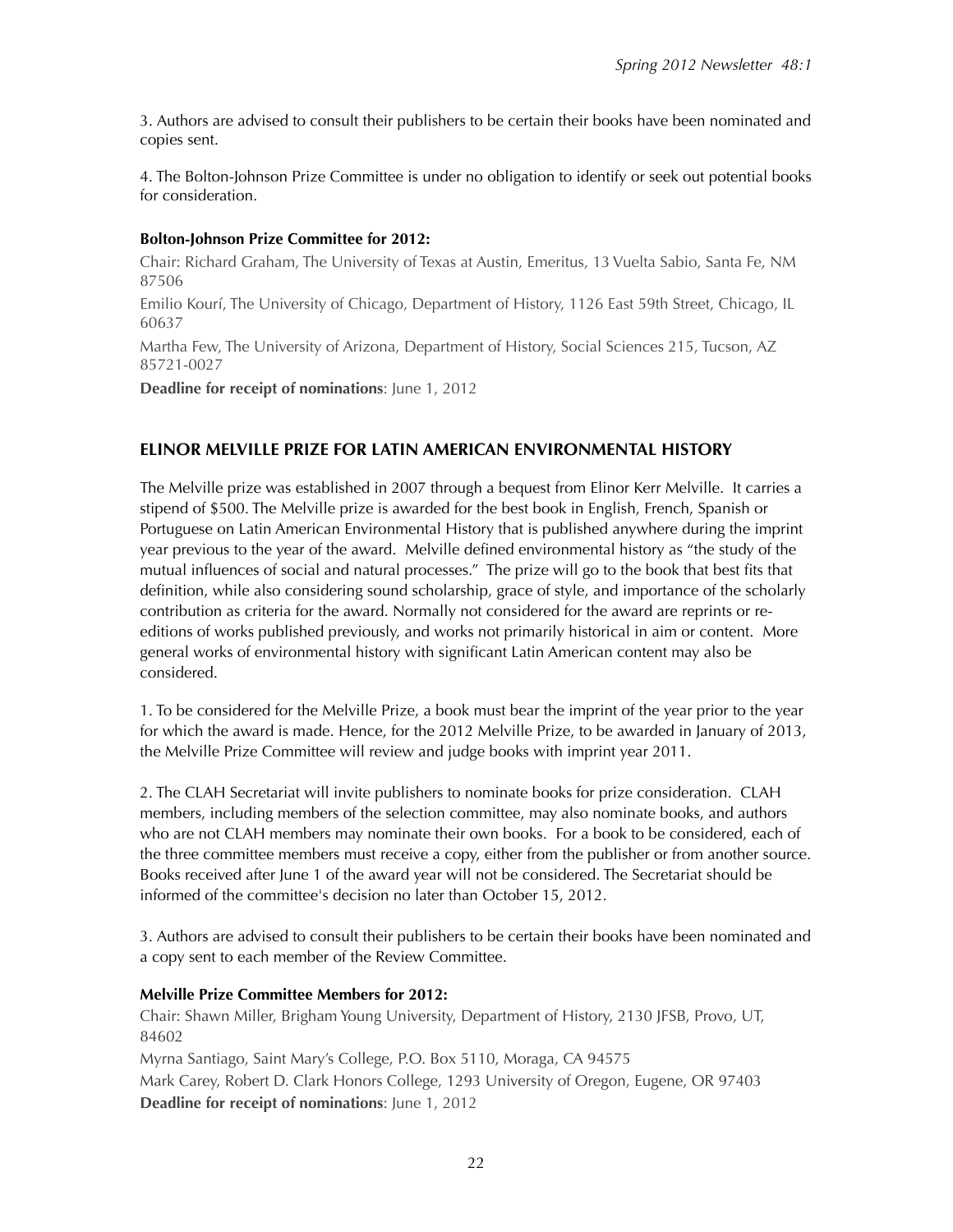# **MEXICO HISTORY PRIZE**

\$500 is awarded annually for the book or article judged to be the most significant work on the history of Mexico published during the previous year. The prize was established in 2009.

The award will be governed by the following rules:

1. The CLAH Book Prize in Mexican History will be awarded annually to an outstanding book on Mexican history published in English or Spanish in the calendar year prior to the year in which the award committee makes its decision. Thus, the committee convened in 2012 will consider books bearing a copyright of 2011, with the award to be made at the 2013 annual meeting. The prize committee, at its discretion, may determine that no book merits an award for a given calendar year.

2. Books eligible for the award must focus primarily on the history of Mexico. Geographically, the term "Mexico" refers to the territory that came to be known as New Spain prior to 1821, Greater Mexico from 1821 to 1848, the and region within current national boundaries thereafter. The prize committee may consider books about the borderlands of these territories, if it so chooses.

3. Books must be nominated for the award by a member of the CLAH or a publisher. The author need not be a member of the CLAH for the book to be nominated, but must become a member of the CLAH before accepting the award.

4. The president of the CLAH will name a prize committee each year, comprised of three experts on Mexican history. The president is encouraged to name the most recent past winner of the Book Prize as a member of the prize committee.

5. Authors are advised to consult their publishers to be certain their books have been nominated and a copy sent to each member of the Review Committee.

#### **Mexican History Prize Committee Members for 2012:**

Chair: Pablo Piccato, Columbia University, 324 Fayerweather, MC 2511, 1180 Amsterdam Ave., New York, NY 10027

Sergio A. Cañedo-Gamboa, El Colegio de San Luis, A.C., Paeque de Macul 155, Colinas del Parque, San Luis Potosí, San Luis Potosí, Mexico 78299

Mónica Díaz, Georgia State University, Department of Modern & Classical Languages, P.O. Box 3970, Atlanta, GA 30302

**Deadline for receipt of nominations**: June 1, 2012

# **THE VANDERWOOD PRIZE**

This prize was established in 1961, and renamed the Vanderwood Prize in recognition of Paul Vanderwood, in 2012. and carries a stipend of \$500. The Vanderwood Prize is awarded annually for a distinguished article on any significant aspect of Latin American history by a member of the CLAH, not appearing in the *Hispanic American Historical Review* or *The Americas*. The committee will consider nominated and self-nominated articles in English, Spanish, Portuguese and French. To be eligible for the prize, authors must be members of the CLAH during the year the article is published and the year that it is considered for the award. The committee will review only those articles published in the year preceding the award. Thus articles published in 2011 will be considered for the 2012 award to be presented at the conference in January 2013. For an article to be considered, each of the three committee members must receive a copy by mail by June 1, 2012. The Secretariat should be informed of the committee's decision no later than October 15, 2012.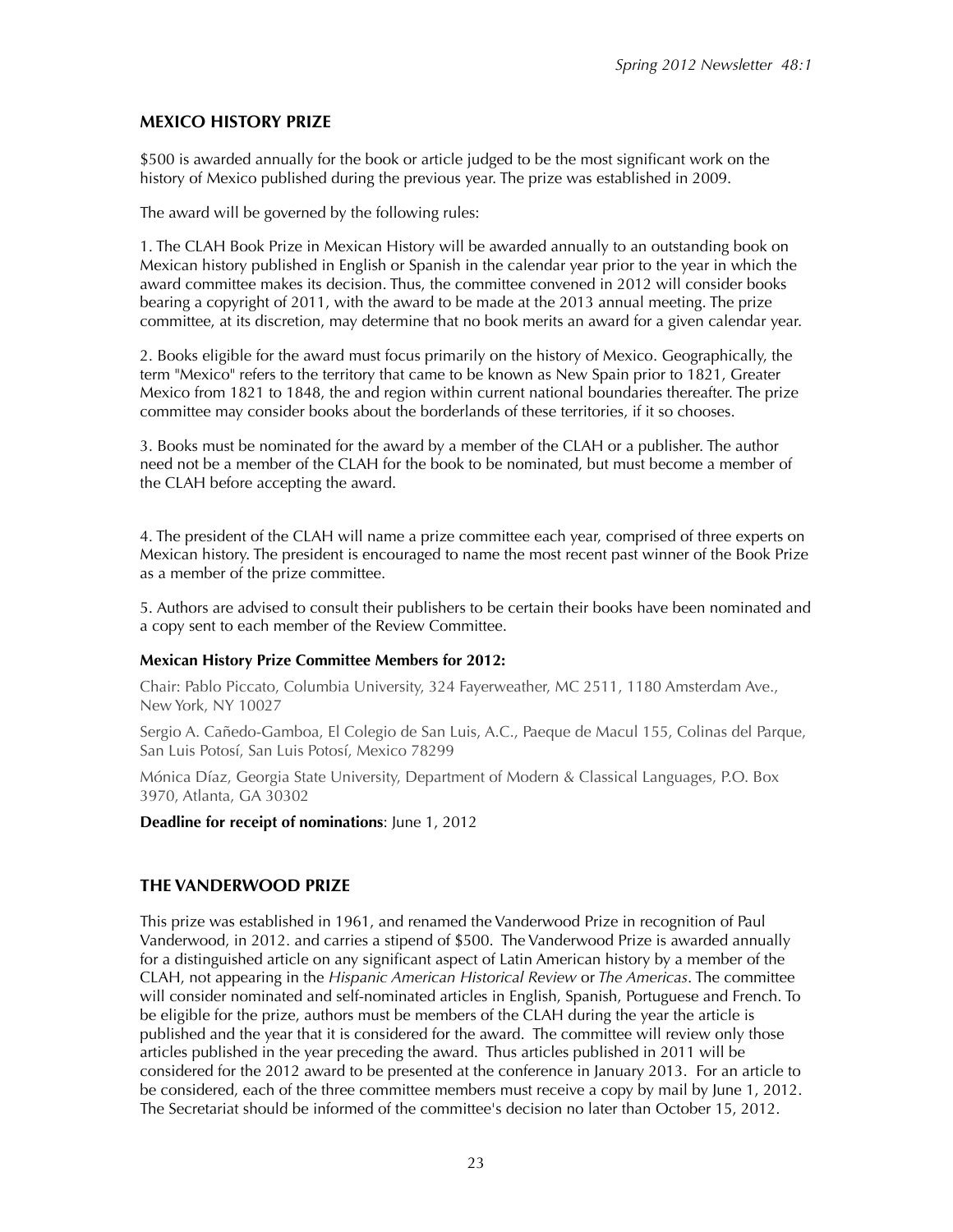## **Vanderwood Prize Committee for 2012:**

Chair: Brian DeLay, University of California at Berkeley, Department of History, 3229 Dwinelle Hall #2550, Berkeley, CA 94720-2550

Renée Soulodre-La France, King's University College at the University of Western Ontario, 266 Epworth Avenue, London, Ontario N6A 2M3, Canada

Eric Van Young, UC San Diego, Department of History #0104, 9500 Gilman Drive, La Jolla, CA 92093-0104

**Deadline to apply:** June 1, 2012

# **PRIZES AND AWARDS FOR WHICH APPLICATIONS ARE REQUIRED:**

# **LYDIA CABRERA AWARDS FOR CUBAN HISTORICAL STUDIES**

Lydia Cabrera Awards are available to support the study of Cuba between 1492 and 1868. Awards are designed specifically to support: 1) original research on Cuban history in Spanish, Mexican, and U. S. archives; 2) the publication of meritorious books on Cuba currently out of print; and 3) the publication of historical statistics, historical documents, and guides to Spanish archives relating to Cuban history between 1492 and 1868.

Applicants must be trained in Latin American history and possess knowledge of Spanish. Successful applicants will be expected to disseminate the results of their research in scholarly publications and/ or professional papers delivered at scholarly conferences and public lectures at educational institutions.

Applicants for original research are to be currently engaged in graduate studies at a U. S. institution or be affiliated with a college/university faculty or accredited historical association in the United States. Each applicant should provide a two-page curriculum vita, a detailed itinerary and a budget statement, a three-page narrative description of the proposed project, and three letters of support. Republication proposals should include letter(s) of intent from a publisher. The deadline to apply for the 2013 award is June 1, 2012. The Secretariat should be informed of the committee's decision no later than October 15, 2012.

A limited number of awards will be made annually up to a maximum of \$5,000. A copy of the application materials should be sent to each of the Lydia Cabrera Awards committee members.

#### **Cabrera Prize Committee for 2012:**

Chair: C Joseph Dorsey, jdorsey@purdue.edu, History Department, Purdue University, 672 Oval Drive, West Lafayette, IN 47906

Lillian Guerra, lillian.guerra@ufl.edu. Department of History, University of Florida, P.O. Box 117320, Gainesville, FL 32611-7320

David Wheat, dwheat@msu.edu, Michigan State University, Department of History, 301 Morrill Hall, East Lansing, MI 48824 (**NOTE**: After May 1, submissions to David Wheat should be sent to C/Sebastian Montero de Espinosa, 41 06010 Badajoz SPAIN)

**Deadline to apply:** June 1, 2012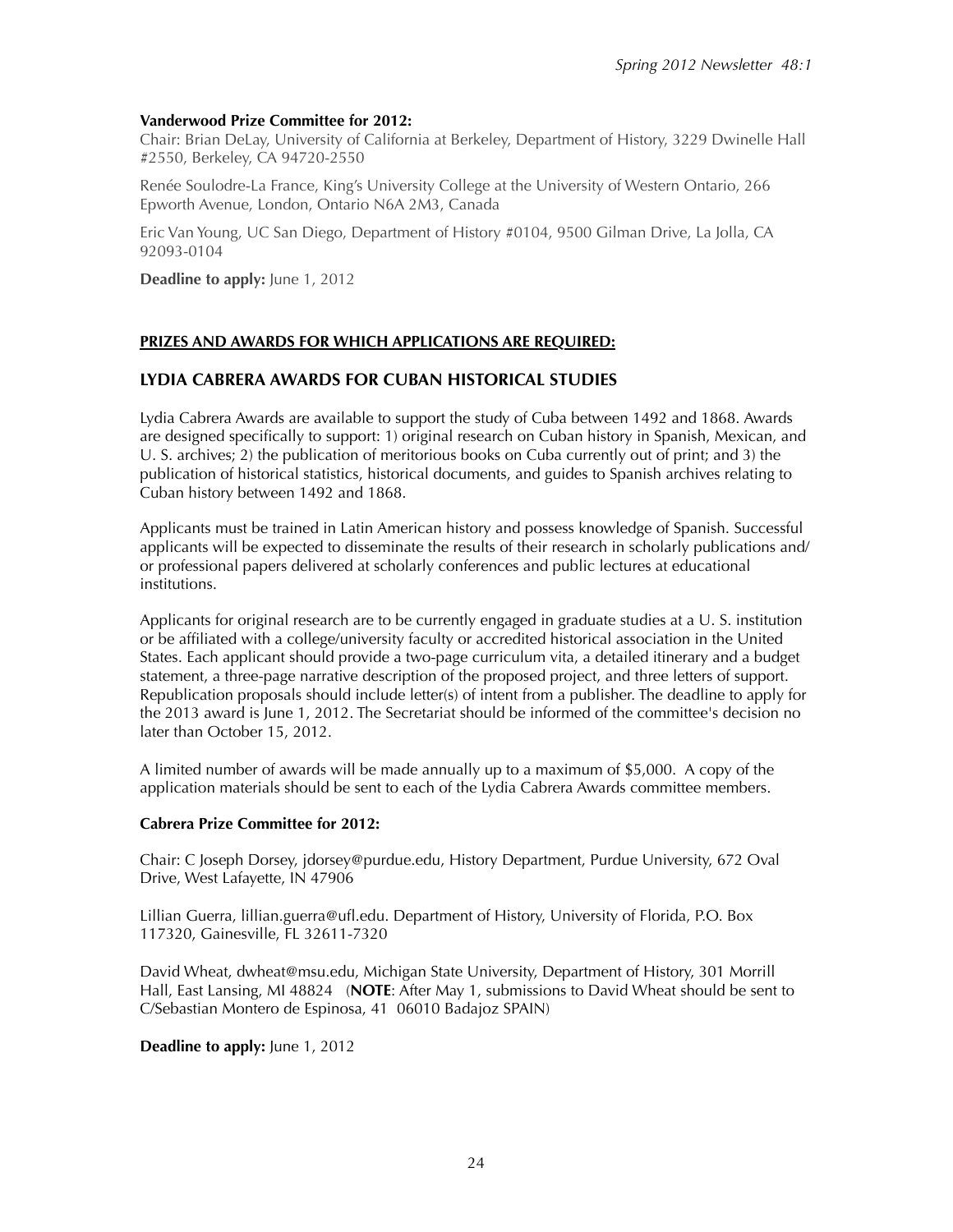# **LEWIS HANKE PRIZE**

The Lewis Hanke Award carries a stipend of up to \$1,000, to be used only for international travel. This award was created through generous donations from students, colleagues, and family members of the late Lewis Hanke. It will be given annually to a recent Ph.D. recipient in order to conduct field research that will allow transformation of the dissertation into a book. Applicants must have completed their Ph.D. degrees in the field of Latin American history no more than four years prior to the closing date of the application. The award will be made by a committee appointed by the CLAH president.

Applicants must submit to each committee member a copy of the following documents: a 1000 word proposal, a dissertation abstract, a brief CV, and a proposed budget Applications must be postmarked by June 1 of the award year. The Secretariat should be informed of the committee's decision no later than October 15, 2012.

#### **Hanke Prize Committee for 2012:**

Chair: Sherry Johnson, Florida International University, History Department/DM397, 11200 SW 8th Street, Miami, FL 33199

Celso Castilho, Vanderbilt University, VU Station B #351802, 2301 Vanderbilt Place, Nashville, TN 37235-1802

Camilo Trumper, University of Buffalo, Department of American Studies, 1010 Clemens Hall, Buffalo, New York 14260-4630

**Deadline to apply:** June 1, 2012

## **PRIZES FOR WHICH NO NOMINATIONS ARE NECESSARY:**

## **JAMES ALEXANDER ROBERTSON MEMORIAL PRIZE**

Established in 1953, this prize carries a \$500 cash stipend. Originally, it was established to improve the quality of articles in the HAHR as, in addition to the cash award, the winning article was to be published in the HAHR. In 1957 its terms were changed to provide an award for an article already published. However, the provision that unpublished articles might also be considered was retained.

The James Alexander Robertson Prize is awarded annually for an article appearing during the year preceding the award in one of the four consecutive issues of the Hispanic American Historical Review (August 2011-May 2012 for the 2013 award, awarded at the conference in January, 2013). The article selected for the award is to be one that, in the judgment of the prize committee, makes an outstanding contribution to Latin American historical literature. An Honorable Mention Award (with no cash stipend) may be made for an additional distinguished article deemed worthy of the same by the Robertson Prize Committee. The Secretariat should be informed of the committee's decision no later than October 15, 2012.

#### **Robertson Prize Committee for 2012:**

Chair: Marshall Eakin, Vanderbilt University David Sartorius, University of Maryland, College Park Marcela Echeverri, College of Staten Island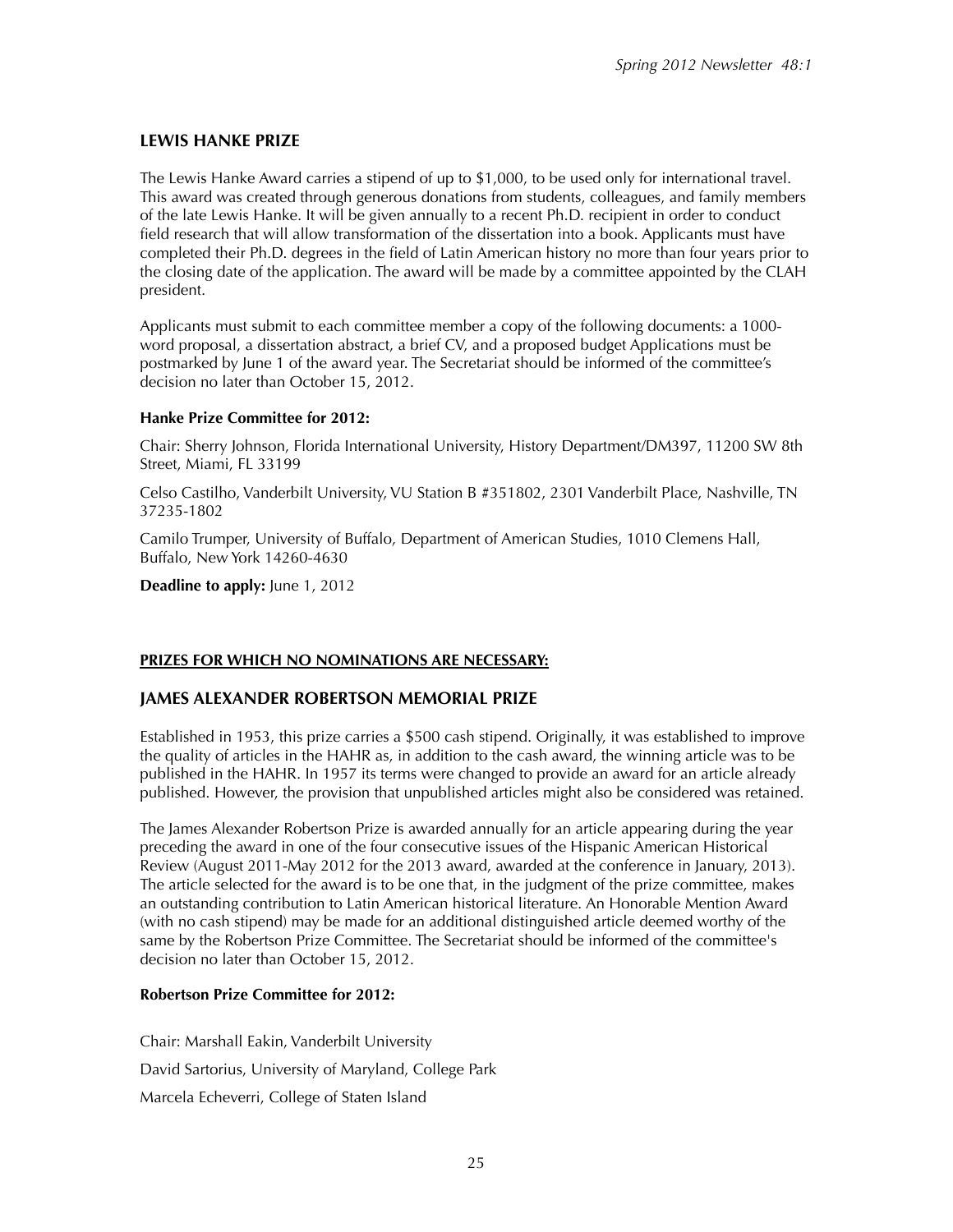# **TIBESAR PRIZE**

The Conference on Latin American History in cooperation with The Americas established the Tibesar Prize in December 1990. It carries a stipend of \$500.

A Tibesar Prize Committee, annually named by the president of the Conference on Latin American History, will designate the most distinguished article published by The Americas for the volume year (July-April), which ends in the year before the award is announced. Hence, for the 2012 Tibesar Prize to be awarded in January of 2013, the Committee will review and judge articles in the July 2011 - April 2012 volume year. The Secretariat will be informed of the committee's decision no later than October 15, 2012.

The Tibesar Prize Committee is charged with selecting that article which best combines distinguished scholarship, original research and/or thought, and grace of writing style.

# **Tibesar Prize Committee for 2012:**

Chair: Kevin Terraciano, University of California, Los Angeles Geoffrey Spurling, University of the Fraser Valley Laura Shelton, Georgia Southern University

# –––––––––––––––––––––––––––––––––––––––––––––––––––––––––––––––––––––––– **VIII. ANNOUNCEMENTS**

# **NOMINATIONS FOR THE AMERICAN HISTORICAL ASSOCIATION'S EQUITY AWARDS**

The American Historical Association's Equity Awards recognize individuals and institutions for excellence in recruiting and retaining students and new faculty from racial and ethnic groups underrepresented within the historical profession. Deserving nominees will have records that include such achievements as mentoring, program building, fundraising initiatives, pursuing civic engagement, and enhancing department and campus culture to promote a supportive environment. Nominations are due by May 15. For details and instructions for submitting a nomination, please see: [http://www.historians.org/prizes/EquityAwards.cfm.](http://www.historians.org/prizes/EquityAwards.cfm)

––––––––––––––––––––––––––––––––––––––––––––––––––––––––––––––––––––––––––––––––––––––

# **IX. NEWS FROM MEMBERS**

# **Roger Davis**

University of Nebraska at Keareny

Publications:

*El Ecuador durante la Gran Colombia: Regionalismo, localismo y legitimidad en el naciemiento de una republica andina*, Banco Central del Ecuador and Ministerio de cultura del Ecuador, 2010 (out from press in Feb. 2011).

––––––––––––––––––––––––––––––––––––––––––––––––––––––––––––––––––––––––––––––––––––––